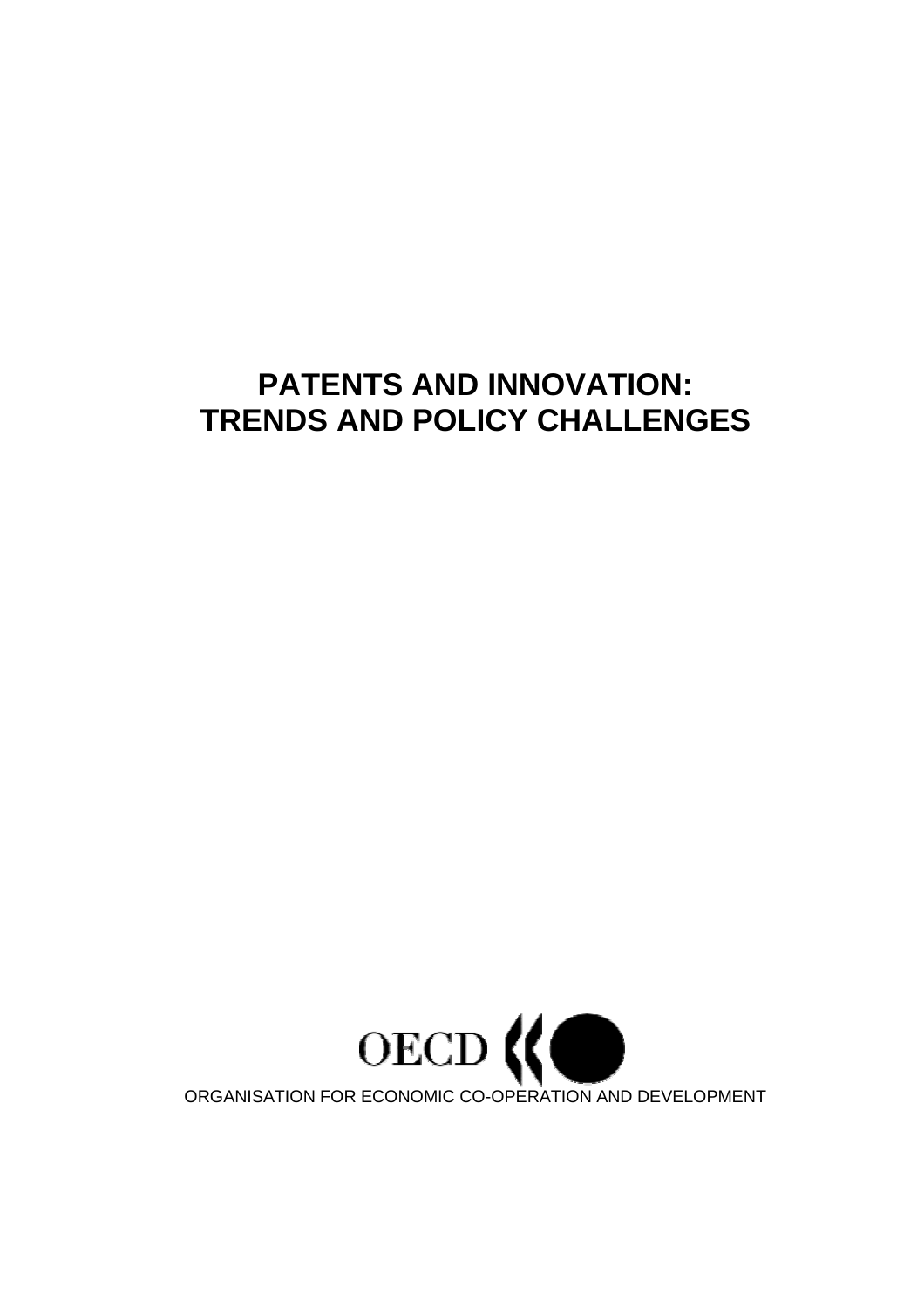## **ORGANISATION FOR ECONOMIC CO-OPERATION AND DEVELOPMENT**

Pursuant to Article 1 of the Convention signed in Paris on  $14<sup>th</sup>$  December 1960, and which came into force on 30<sup>th</sup> September 1961, the Organisation for Economic Co-operation and Development (OECD) shall promote policies designed:

- To achieve the highest sustainable economic growth and employment and a rising standard of living in member countries, while maintaining financial stability, and thus to contribute to the development of the world economy.
- To contribute to sound economic expansion in member as well as non-member countries in the process of economic development; and
- To contribute to the expansion of world trade on a multilateral, non-discriminatory basis in accordance with international obligations.

The original member countries of the OECD are Austria, Belgium, Canada, Denmark, France, Germany, Greece, Iceland, Ireland, Italy, Luxembourg, the Netherlands, Norway, Portugal, Spain, Sweden, Switzerland, Turkey, the United Kingdom and the United States. The following countries became members subsequently through accession and the set of the set of the set of the set of the set of the set of the set of the set of the set of the set of the set of the set of the set of the set of the set of the set of the set of the set of th

at the dates indicated hereafter: Japan (28<sup>th</sup> April 1964), Finland (28<sup>th</sup> January 1969), Australia (7<sup>th</sup> June 1971), New Zealand (29<sup>th</sup> May 1973), Mexico (18<sup>th</sup> May 1994), the Czech Republic (21<sup>st</sup> December 1995), Hungary  $(7<sup>th</sup>$  May 1996), Poland  $(22<sup>nd</sup>$  November 1996), Korea  $(12<sup>th</sup>$  December 1996) and the Slovak Republic (14th December 2000). The Commission of the European Communities takes part in the work of the OECD (Article 13 of the OECD Convention).

www.oecd.org

**© OECD 2004** 

**Applications for permission to reproduce or translate all or part of this material should be made to: OECD Publications, 2 rue André-Pascal, 75775 Paris Cedex 16, France.**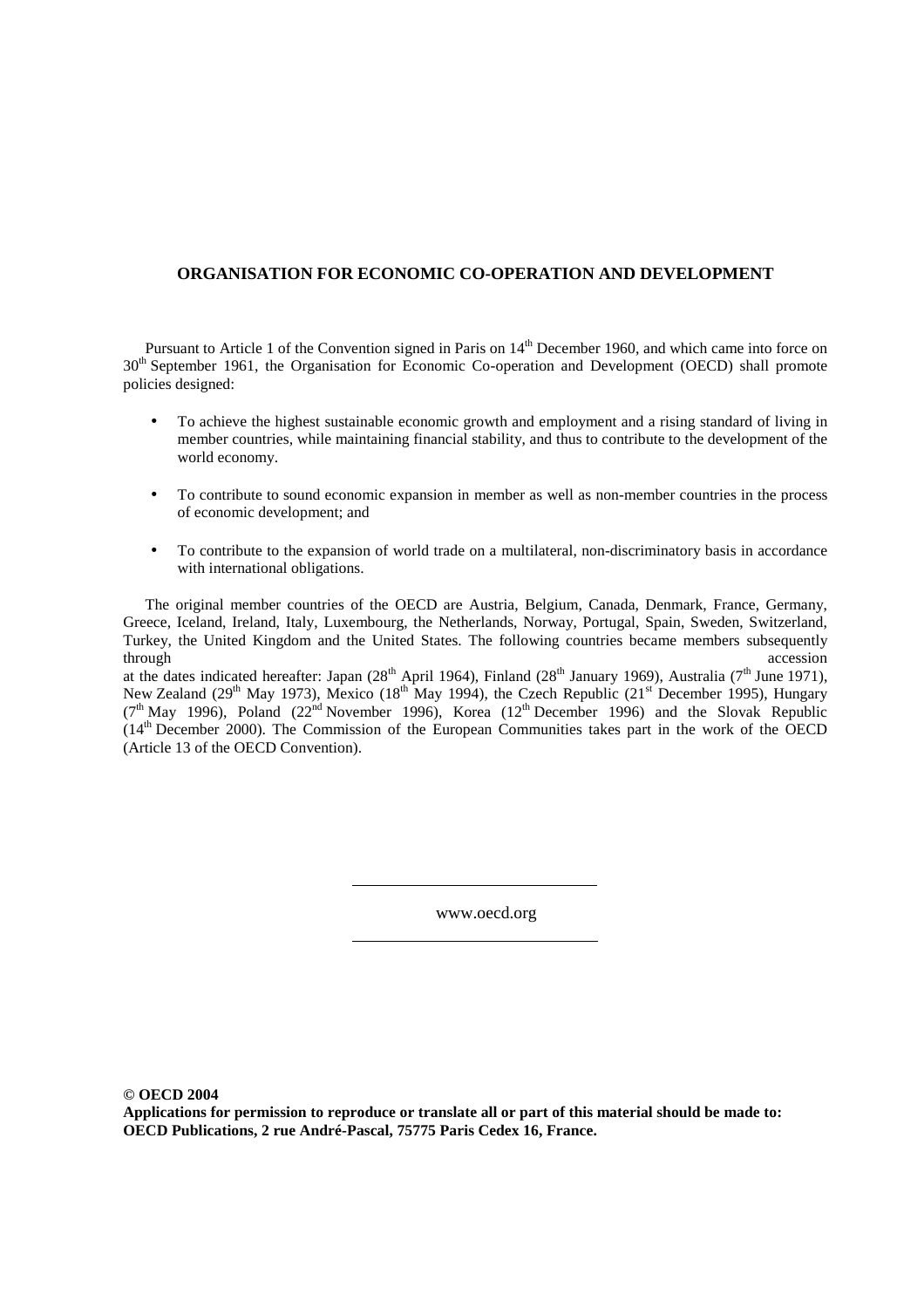## **TABLE OF CONTENTS**

| 2.   |                                                                                    |  |
|------|------------------------------------------------------------------------------------|--|
| 3.   |                                                                                    |  |
| 4.   | The changing context: evolving innovation processes and markets for technology  15 |  |
| .5.  |                                                                                    |  |
| 6.   |                                                                                    |  |
| 7.   |                                                                                    |  |
| 8.   |                                                                                    |  |
| 9.   |                                                                                    |  |
| 9.1  |                                                                                    |  |
| 9.2. |                                                                                    |  |
| 9.3. |                                                                                    |  |
|      |                                                                                    |  |
|      |                                                                                    |  |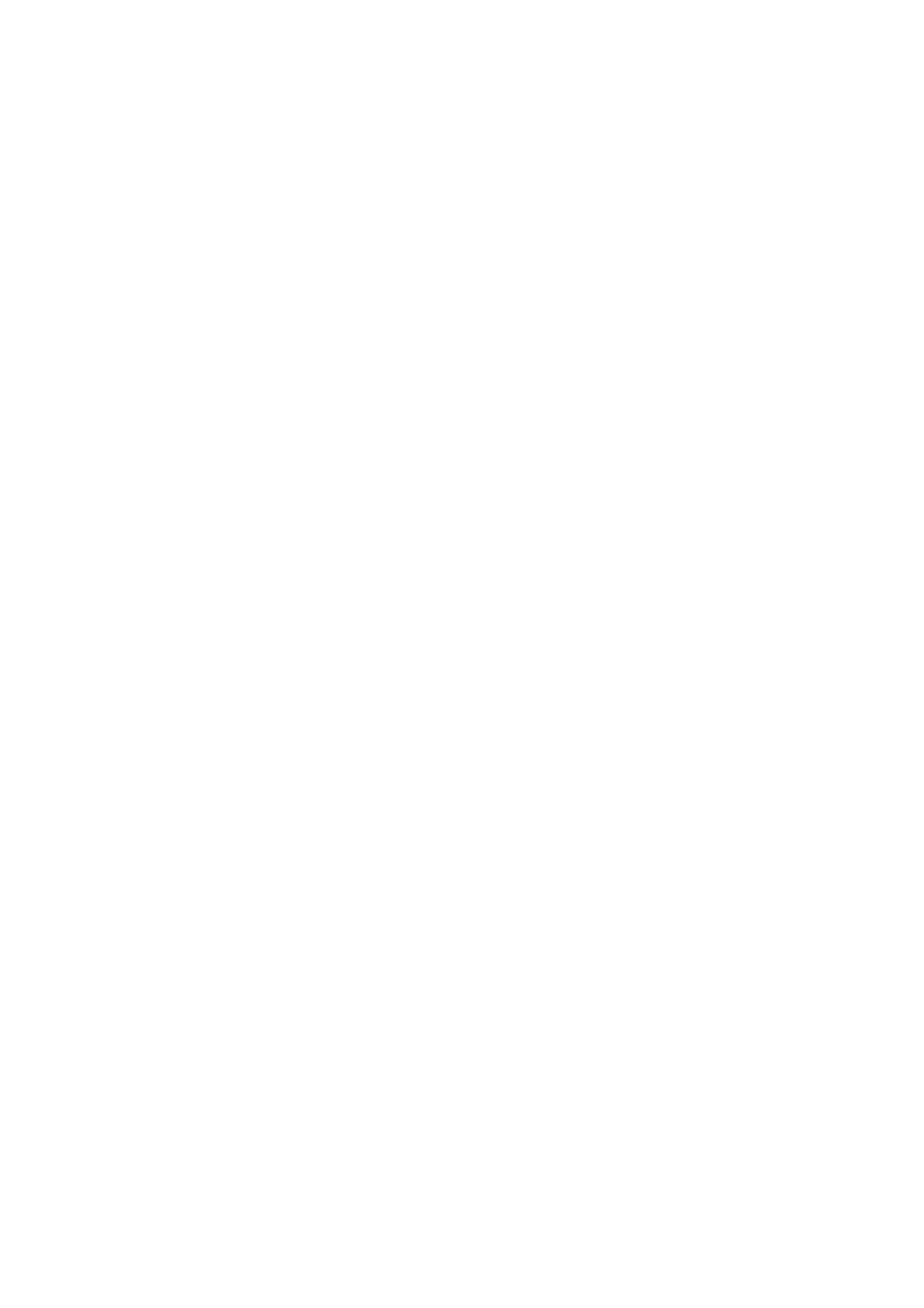## **EXECUTIVE SUMMARY**

Patents play an increasingly important role in innovation and economic performance. Between 1992 and 2002, the number of patent applications filed in Europe, Japan and the United States increased by more than 40%. The increasing use of patents to protect inventions by businesses and public research organisations is closely connected to recent evolutions in innovation processes, the economy and patent regimes. Scientific and technological advances have created new waves of innovation, notably in information and communications technology (ICT) and biotechnology, and innovation processes themselves have become centred less on individual firms and more dependent on interactions among global networks of actors in the public and private sectors. Shifts in the legal and regulatory framework of patent regimes have resulted in more expansive domains of patentable subject matter (patent regimes in many countries now include biotechnology and software), and more robust and more valuable patents.

Changes in patent policy in OECD countries over the past two decades have fostered the use and enforcement of patents with the aim of encouraging investments in innovation and enhancing the dissemination of knowledge. Despite these reforms, few systematic economic evaluations have been carried out to better inform policy choices. To what extent have changes in patent policies over the past two decades been beneficial to innovation and technology diffusion? What particular aspects of patent policy in OECD countries can be seen as successful, or have failures occurred? These questions are central to this report, which covers a range of areas, and highlights some unresolved issues that policy makers should address in the near future:

- *Markets for technology* are increasingly important for the circulation of knowledge. Patents play a pivotal role in the development of technology transactions. Governments need to improve their knowledge of the functioning of markets for technology and the effect of such markets on economic performance in order to support their development in the most socially beneficial directions.
- Encouraging patenting by *public research organisations* (PROs) has led to increased commercialisation of inventions derived from publicly funded research - hence generating greater benefits to society - but may have made it more difficult for researchers to access certain types of basic science. Governments should ensure access to basic inventions, for instance by monitoring patenting and licensing practices at PROs, and by reinstating and clarifying the exemption for research use, which is now being restricted.
- In *biotechnology*, the surge in innovation, notably by start-ups, benefited greatly from the possibility of obtaining patent protection, which attracted the capital needed in this area. In certain upstream fields, such as genetic material or genetic testing, there are cases where patents might still impede access to technology. The quality (novelty) and breadth of patents in these areas need to be reviewed. Governments should explore ways to encourage alternative means of disseminating knowledge, such as the public domain, and to improve the diffusion of patented inventions, *e.g.* through the promotion of patent pools and the publication of licensing guidelines.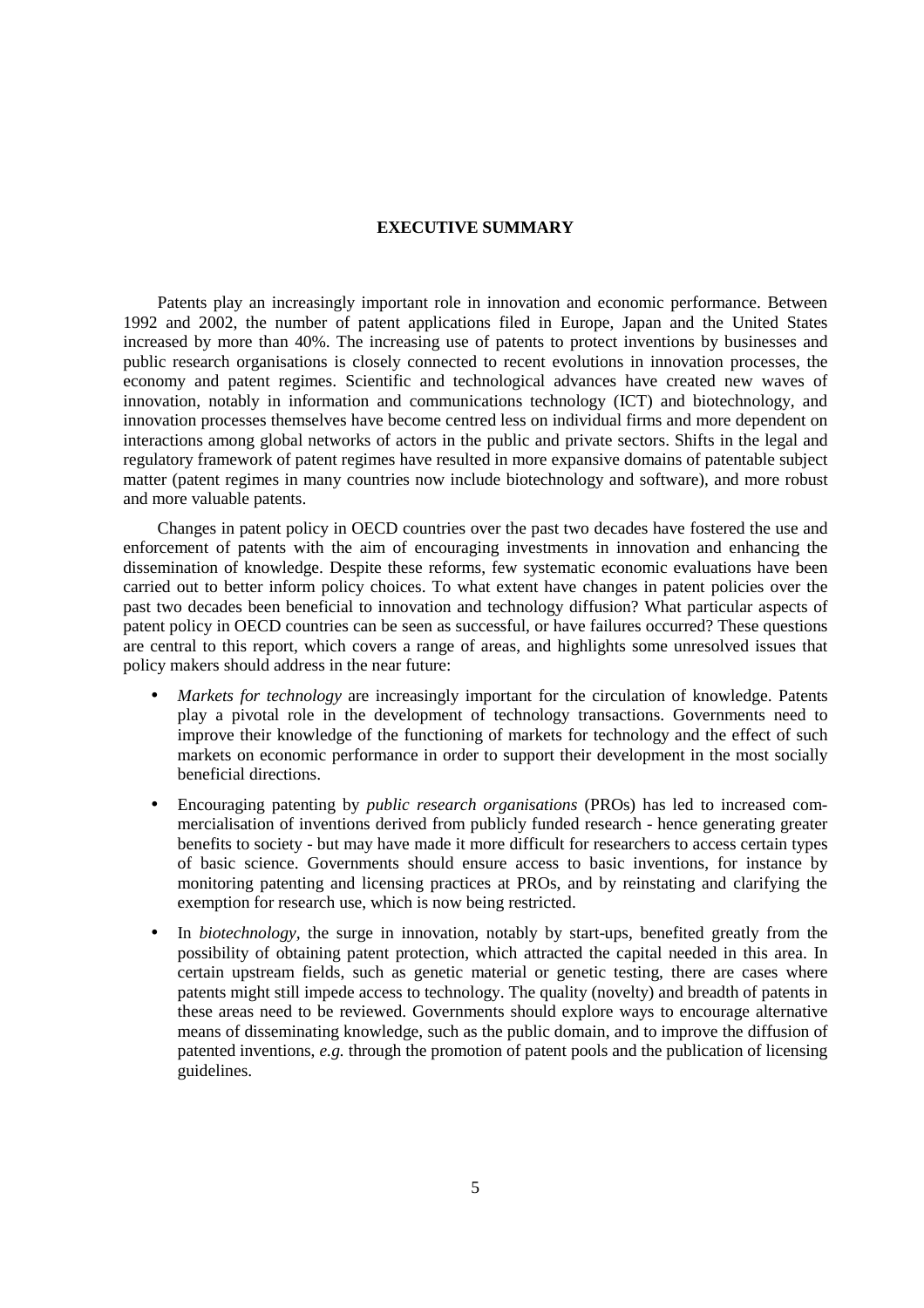• *Software and services* are new subject matter for patents, although to a different extent across countries. The impact of patents on innovation and diffusion in this area has yet to be systematically evaluated, and such evaluation is sorely needed. The quality and breadth of software patents also need to be monitored, and patent offices should keep up their efforts to systematise their experience and knowledge base. The role of patents in the expanding world of open source software also needs to be evaluated.

Economic evaluation suggests that there are further possible directions of change for patent regimes that are worth exploring. Possible avenues for economic-based reforms of patent regimes include introducing a more differentiated approach to patent protection that depends on specific characteristics of the inventions, such as their life cycle or their value (as opposed to the current uniform system); making patent fees commensurate to the degree of protection provided; and developing alternatives to patenting, such as the public domain. In the near future, the patent system will be facing even greater challenges than those it has confronted in the past two decades, including increased globalisation, the overwhelming use of Internet as a vehicle of diffusion, and expanded innovation in services. Well-informed and more global policies will be needed to prepare the patent system to meet these new challenges, so that it can continue to fulfil its role of encouraging innovation and technology diffusion.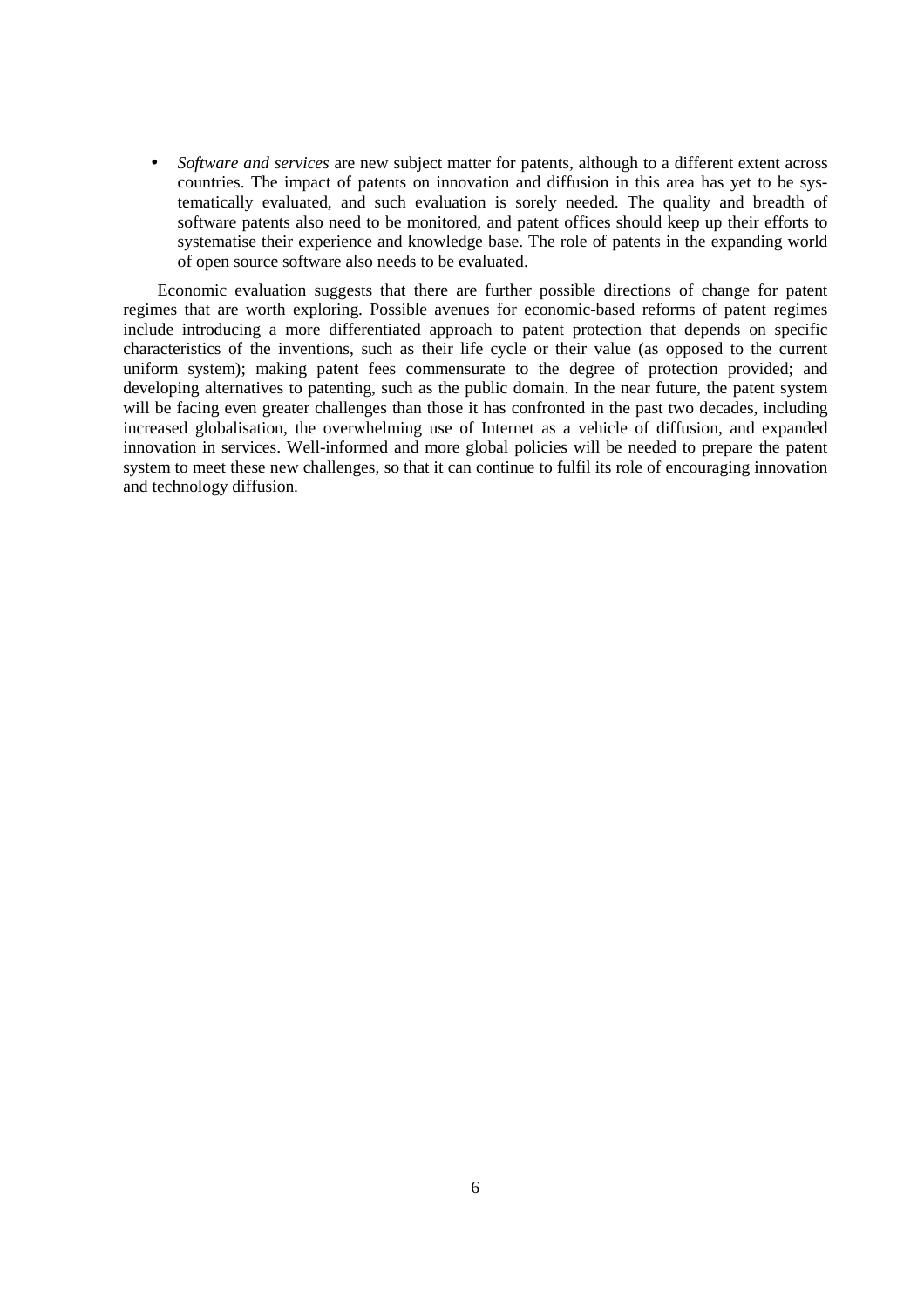#### **1. Introduction**

Patenting experienced a sizeable boom in the last decade. More than 850 000 patent applications were filed in Europe, Japan and the United States in 2002, against about 600 000 in 1992. These figures reflect the growing importance of patents in the economy. Business and public research increasingly use patents to protect their inventions, and fostering this trend has been the objective of patent policy in OECD countries over the past two decades, with a view to encouraging investments in innovation and fostering the dissemination of knowledge. To what extent has this been the case? What particular aspects of patent policy in OECD countries can be seen as successful in this regard, or have there been mainly failures? These questions are central to this report.

## **Figure 1. Patent filings at EPO, USPTO and JPO1**



Filing years: 1982-2002

1. EPO and USPTO filings correspond to total number of applications. JPO filings correspond to total number of claims (number of claims per application multiplied by total number of applications) to account for the effect of the 1988 law reform allowing more than one claim per patent application at JPO.

Source: OECD Patent Database and USPTO, EPO and JPO Annual reports. JPO figures for 2001 and 2002 are OECD estimates.

Growth in patenting corresponds to a new organisation of research that is less centred on the individual firm and more based on knowledge networks and markets: innovation processes throughout the OECD area have become increasingly competitive, co-operative, globalised, and more reliant on new entrants and technology-based firms. Market mechanisms play a more central role in technology diffusion. Businesses have been demanding more and more patents to accommodate these new conditions.

At the same time, patent regimes themselves have experienced major changes that have encouraged an increase in patenting. Not only have new types of inventions – software, genetic, and business methods – been deemed patentable by some patent offices, but the ability of patent holders to protect and enforce their rights has also increased, leading many to call the past two decades a propatent policy era. There is little doubt that many of these policy changes have helped the patent system to cope with changes in innovation systems by attracting more private-sector funding for R&D and supporting the development of markets for technology to help diffuse patented knowledge. In that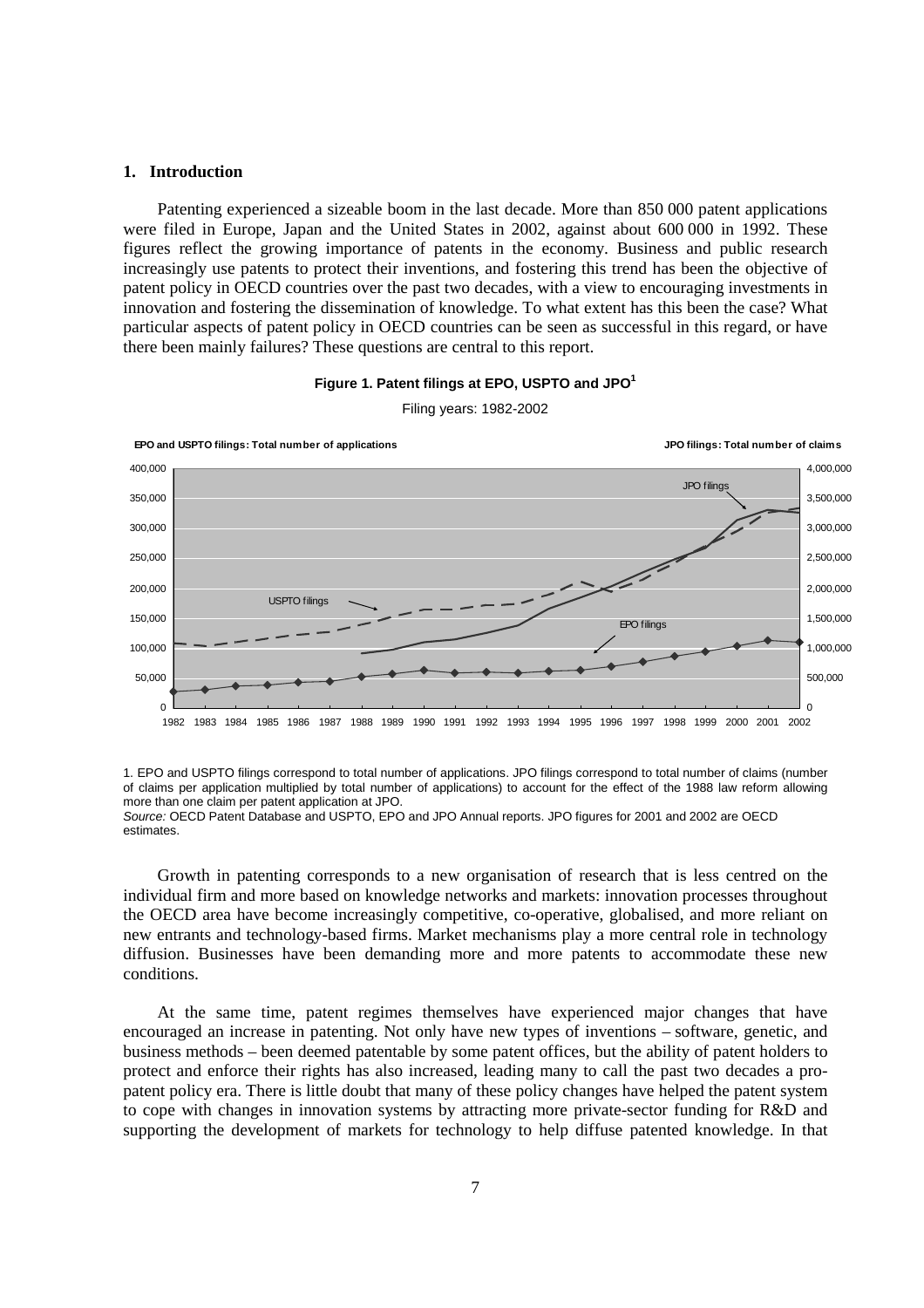sense, the patent system has been instrumental in the recent waves of innovation which have occurred in the fields of biotechnology and ICT.

This strengthening of patent systems in the European Union, Japan and the United States has, however, raised new concerns and exacerbated old ones. There have been numerous claims that patents of little novelty or excessive breadth have been granted, allowing their holders to extract undue rents from other inventors and from customers. This has been of particular concern in software, biotechnology and business methods, where patent offices and courts have had most difficulties in responding to rapid change, building up institutional expertise, evaluating prior art and determining correct standards for the breadth of granted patents. More basically, it has also been asked whether patentability might hamper the diffusion of knowledge, and therefore innovation, notably in these new areas. Other concerns have been raised about access to basic technologies, and research tools, which seems to have been hindered sometimes by patent holders exercising their right to exclude. As universities are becoming more likely to patent and commercialise their own inventions, exemptions for research use of existing inventions are under threat, with the danger of public research being faced with rising costs and difficulties of access.

Addressing these concerns and ensuring that patent systems continue to fulfil their mission of both stimulating invention and promoting diffusion of knowledge requires careful examination of broader issues. This report summarises OECD work to date on the relationships between patents, innovation and economic performance. It aims to place major changes in patenting patterns and patent regimes in the economic context, and to review the evidence regarding the links between patenting, innovation and diffusion in areas of particular interest (PROs, biotechnology, software and services). It provides policy-relevant conclusions based on existing analysis, and identifies policy issues and options for further consideration.

## **Box 1. Patents and the patent system**

A patent is an exclusive right to exploit (make, use, sell, or import) an invention over a limited period of time (20 years from filing) within the country where the application is made. Patents are granted for inventions which are novel, inventive (non-obvious) and have an industrial application (useful). There are other types of exclusive rights over intangible assets, notably copyright, design protection and trademarks, but patents provide a broader protection that extends beyond the specific expression of an invention to the invention itself. Due to this control over the technology, the patent holder is in a position to set a higher-than-competitive price for the corresponding good or service, which allows recovery of innovation costs. In return, the applicant must disclose the invention in the text of the application, which is published 18 months after application.

As a patent is valid only within the country in which it is granted, it is subject to national laws and litigation settled in national courts. The forthcoming community patent in Europe will be an exception, as it will provide protection in all EU member countries, and litigation will be centralised in a specialised court. International agreements such as the agreement on Trade Related Aspects of Intellectual Property Rights (TRIPS), signed in 1994 and overseen by the World Trade Organisation (WTO), tend to place restrictions on what national laws and policies can do. TRIPS introduced intellectual property rules into the multilateral trading system for the first time, in an attempt to guarantee the same minimum standards of protection across countries.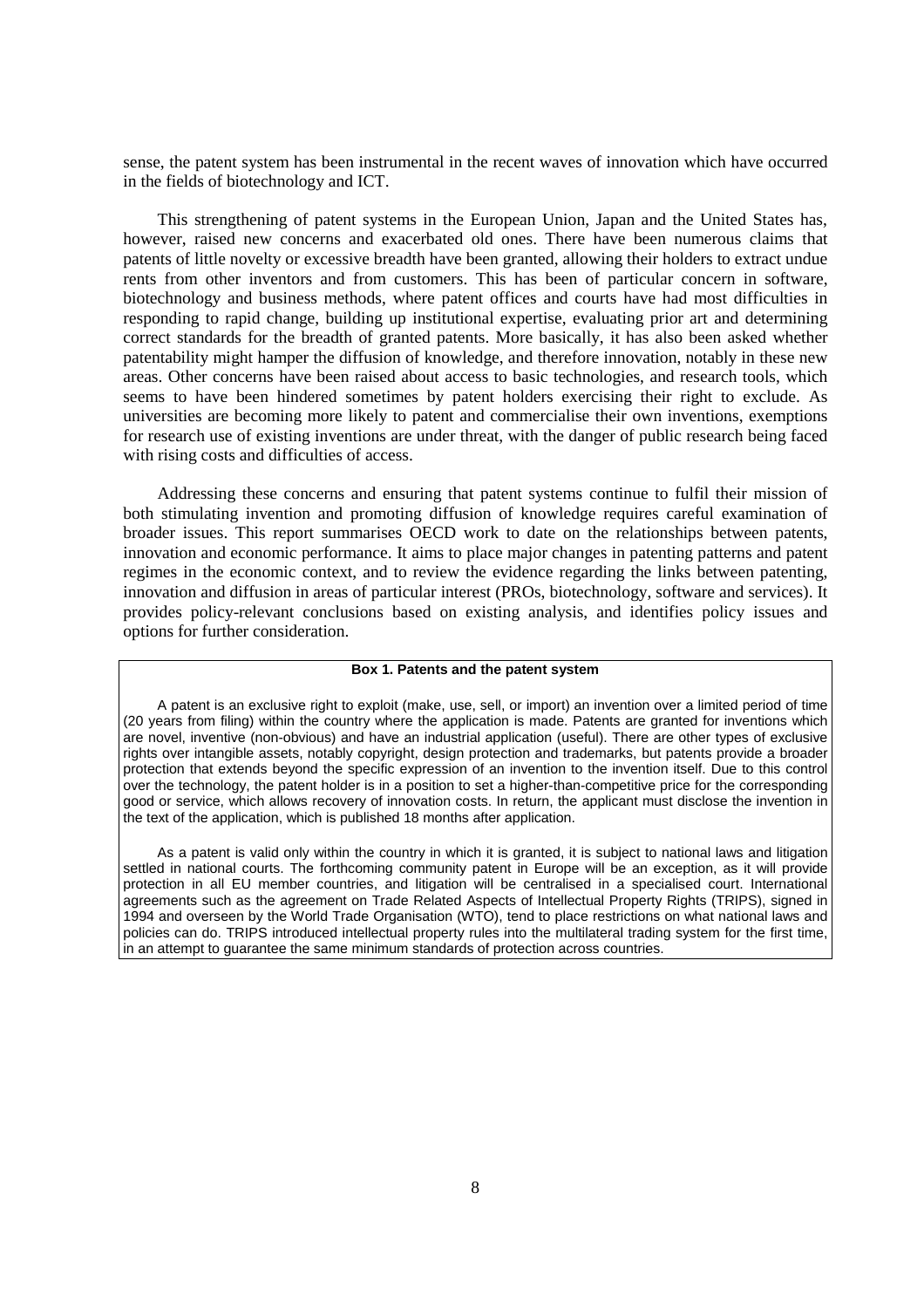## **2. Economic issues raised by patents**

Viewed from the angle of innovation policy, patents aim to foster innovation in the private sector by allowing inventors to profit from their inventions. The positive effect of patents on innovation as incentive mechanisms has been traditionally contrasted with their negative effect on competition and technology diffusion. Patents have long been considered to represent a trade-off between incentives to innovate on one hand, and competition in the market and diffusion of technology on the other. However, recent evolutions in science and technology and patent policy and progress in the economic analysis of patents have nuanced this view: patents can hamper innovation under certain conditions and encourage diffusion under others. The impact of patents on innovation and economic performance is complex, and fine tuning of patent design is crucial if they are to become an effective policy instrument.

Empirical evidence tends to support the effectiveness of patents in *encouraging innovation*, subject to some cross-industry variation. In a series of surveys conducted in the United States, Europe and Japan in the mid-1980s and 1990s, respondent companies reported patents as being extremely important in protecting their competitive advantage in a few industries, notably biotechnology, drugs, chemicals and, to a certain extent, machinery and computers. Companies in other industries reported that patents play a secondary, if not negligible, role as a means of protection for their inventions, as they tend to rely more on alternative means such as secrecy, market lead, advance on the learning curve, technological complexity and control of complementary assets (Levin, Klevorick, Nelson and Winter*,* 1987; Cohen, Nelson and Walsh*,* 2000).

However, patent protection may also *hamper further innovation*, especially when it limits access to essential knowledge, as may be the case in emerging technological areas when innovation has a marked cumulative character and patents protect foundational inventions. In this context, too broad a protection on basic inventions can discourage follow-on inventors if the holder of a patent for an essential technology refuses access to others under reasonable conditions. This concern has often been raised for new technologies, most recently for genetic inventions (Bar-Shalom and Cook-Deegan, 2002; Nuffield Council on Bioethics, 2002; OECD, 2003*a*) and software (Bessen and Maskin, 2000; Bessen and Hunt, 2003).

In addition, as has long been recognised, the main drawback of patents is their negative effect on *diffusion and competition*. As patents are an exclusive right that creates a temporary monopoly, the patent holder can set a market price higher than the competitive price and limit the total volume of sales. This negative impact on competition could be magnified as patent holders try to strengthen their position in negotiations with other firms, in an attempt to block access by competitors to a key technology, or inversely, to avoid being blocked by them (Shapiro, 2002). Such *strategic patenting* seems to have developed over the past 15 years, notably in the electronics industry (Hall and Ziedonis, 2001).

Nevertheless, patents can also have a positive impact on competition when they *enhance market entry and firm creation*. Not only is there evidence of small companies being able to assert their right in front of larger ones thanks to their patent portfolio, but patents may also be a decisive condition for entrepreneurs to obtain funds from venture capitalists (Gans, Hsu and Stern, 2002). Moreover, patents may *enhance technology diffusion*. Patenting means disclosing inventions which might otherwise be kept secret. Industrial surveys show that the reluctance of firms to patent their inventions is primarily due to the fear of providing information to competitors. This has been confirmed in the OECD/BIAC survey on the use and perception of patents in the business community, sent to firms in OECD countries in 2003 and in which respondents indicated their intensive use of patents as a source of information (Box 2; Sheehan, Guellec and Martinez, 2003). Patents also facilitate transactions in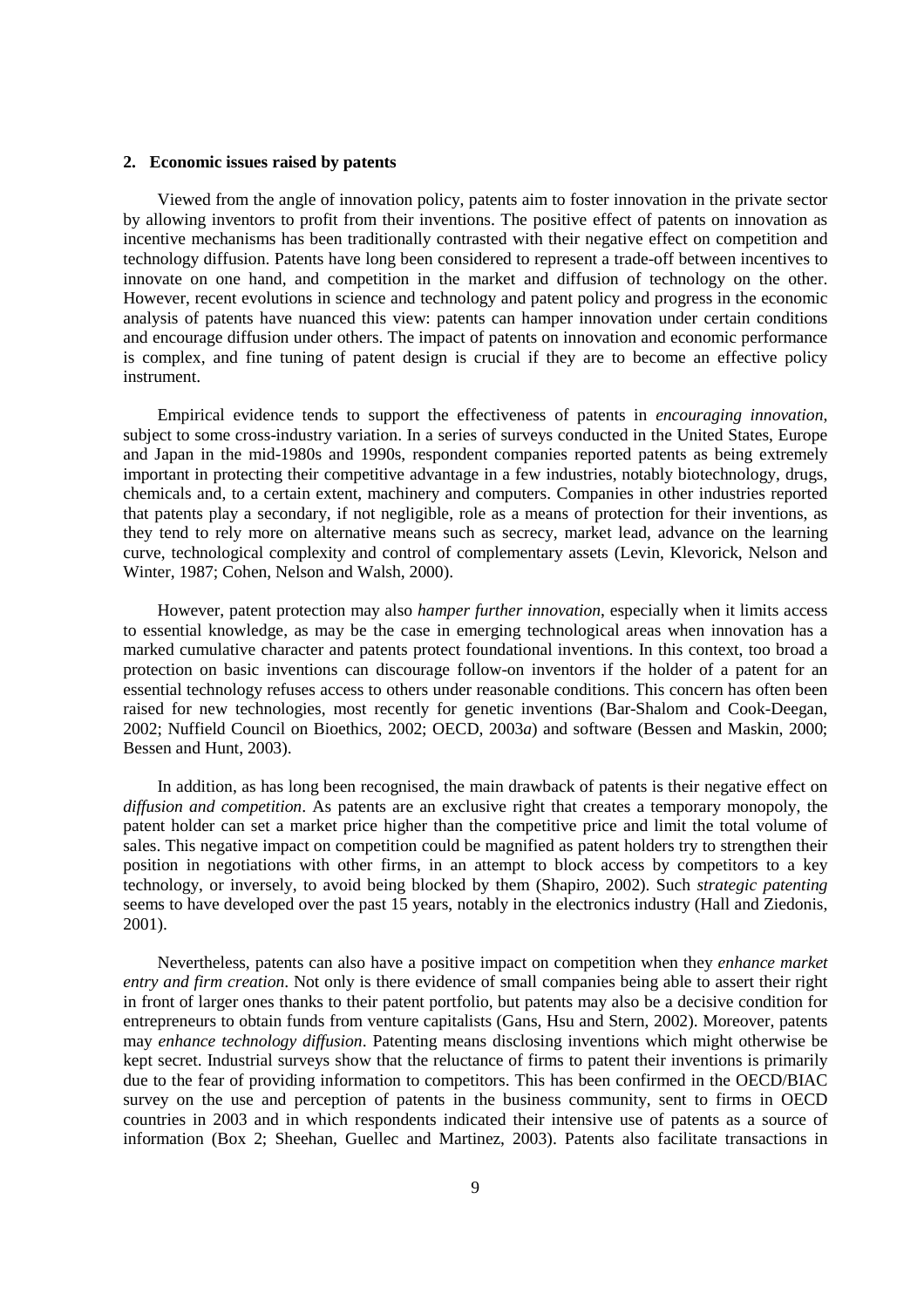markets for technology: they can be bought and sold as property titles or, more frequently, be subject to licensing agreements which allow the licensee to use the patented invention in return for payment of a fee or royalty (Arora, Fosfuri and Gambardella, 2001; Vonortas, 2003). Finally, enhancing technology diffusion has been the goal put forward by governments to encourage universities to patent their inventions, with the objective of licensing them to businesses that will further develop and commercialise them (OECD, 2003*b*).

In summary, the traditional view of patents as a compromise between incentives to innovate and barriers to technology diffusion, if not incorrect, presents a rather partial picture, as patents can either encourage or deter innovation and diffusion, depending on certain conditions. In fact, the effect of patents on innovation and diffusion depends on particular features of the *patent regime*. Patent subject matter, patenting requirements and patent breadth are three basic tools for policy makers involved in the design of patent regimes that could be used to enhance both innovation and diffusion (Encaoua, Guellec and Martinez, 2003):

- *Patent subject matter* is the domain of knowledge that can be patented, if the patenting criteria of novelty, non-obviousness and usefulness are also met. For instance, scientific discoveries and abstract ideas are generally excluded. Its definition must be based on a careful examination of when it is efficient for society to offer patent protection in addition to other legal or market-based means of protection.
- *Patenting requirement* is the height of the inventive step required for a patent application to be granted. It is understood as the extent of the contribution made by an invention to the state of the art in a particular technology field. The higher that contribution, the more selective the process, thus the lower the number of patents granted. The lower it is, the larger the likelihood of finding many inventions with no significant social value. Conversely, too high a requirement would discourage innovations which, while not being radical, are still necessary for technological breakthrough to translate into actual products and processes.
- The *breadth of a patent* is the extent of protection granted to patent holders against imitators and follow-on inventors. Not only do patentees obtain exclusive rights on their own invention but also on other inventions which are deemed "functionally equivalent", and to a certain extent on improvements of their inventions. Patents that are too broad allow their holders to "pre-empt the future", while patents that are too narrow discourage research that feeds into follow-on inventions.

Other policy or legal aspects have an impact on the patent system, including the amount of damages attributed by courts in case of infringement, the conditions for exemptions for research use, etc*.* Taken together, these aspects determine the strength of patents. Overall, excessively weak and narrow patents might deter business investment in R&D, as it becomes too easy for an imitator to undercut the inventor's market price. Weak and narrow patents may also encourage secrecy at the expense of publicity, and harm markets for technology, hence hindering diffusion of technology. Conversely, excessively strong and broad patents may open the door to undesired strategic behaviour by patent holders, who may use their titles to appropriate revenue from existing inventions marketed by other companies. For instance, a broad patent on a basic invention with no substitutes may be equivalent to having an exclusive right of exploitation over an essential facility, allowing its holder to bar follow-on inventors who would be willing to invest in R&D to create socially useful applications. By carefully balancing these multiple instruments, policy makers can design patent regimes that are favourable to both innovation and diffusion.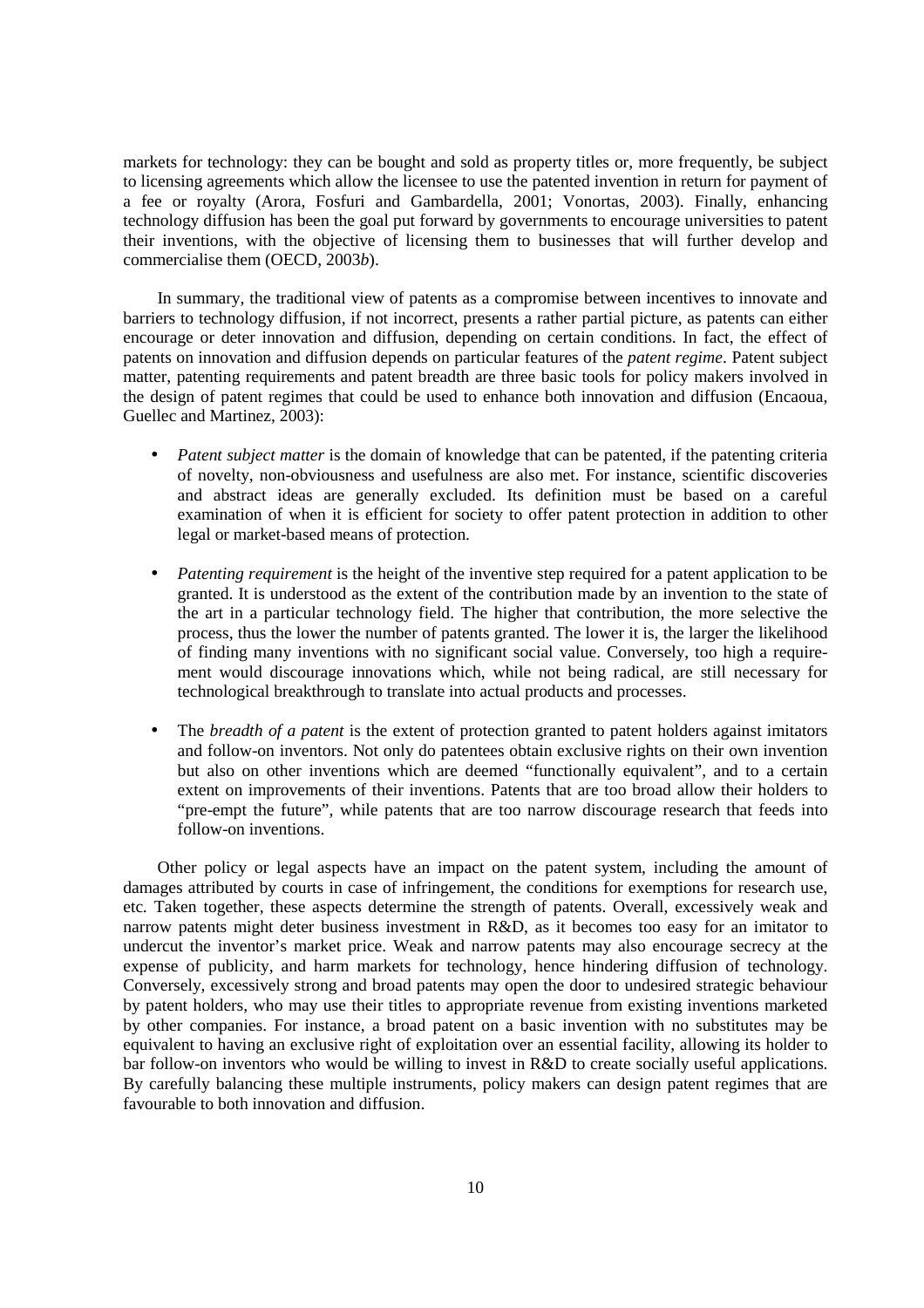#### **Box 2. OECD/BIAC Survey**

The OECD and the Business and Industry Advisory Committee to the OECD (BIAC) collaborated in 2003 on the development and implementation of a questionnaire on the use and perception of patents in the business community. The purpose of the questionnaire was to gather qualitative information about business patent and licensing practices and provide insight into evolving business strategies for managing intellectual property.

An electronic questionnaire was developed and tested on a sample of BIAC member companies and a revised version was made available to firms through BIAC and its affiliated industry associations across OECD countries, and several OECD country delegations. Responses were sent directly to BIAC so that identifying information could be removed before the results were forwarded to the OECD for analysis.

A total of 107 responses were received, predominantly from large firms (only 20% had fewer than 1 000 employees or less than USD 10 million in annual R&D spending) and firms based in Europe. More than half of the respondents were in the chemical and pharmaceutical sectors, with the rest coming mostly from the ICT and machinery sectors. Figures presented in this report are raw results from the survey (no grossing up was performed on the data).

Source: Sheehan, Guellec and Martinez (2003).

## **3. Recent trends in patenting in OECD countries**

 $\overline{a}$ 

Most patent offices have experienced a surge in patent applications in the past two decades, with the largest contribution to growth being made by new technologies (ICT, biotechnology) and to some extent originating in economies which have recently gained a significant position in the international technological landscape, such as Korea and Chinese Taipei (OECD*c*, 2003).

The number of applications in the three major patent offices increased by 40% between 1992 and 2002, which corresponds to a doubling of the number of applications at EPO and USPTO, and to a 15% increase at the JPO (when adjusted for the increase in the number of claims allowed by law in 1988). The growth rate of applications at the USPTO, which was as high as 9% per year at the end of the 1980s, slowed at the beginning of the 1990s and again reached a 10% annual growth rate at the end of the 1990s<sup>1</sup>. The EPO has also experienced high growth since it received its first application in 1978. Growth rates at EPO were relatively high throughout the 1980s, mainly due to its progressive installation as a central patent office in Europe, stagnated in the first half of the 1990s, and resumed growth in 1995-2001, averaging almost 10% a year.

<sup>1.</sup> The spectacular drop of USPTO filings in 1996 corresponds to the change in patent term from 17 years from grant to 20 years from application due to the implementation of the TRIPS agreement in the United States in 1996, as many companies preferred to apply before the change (hence the higher growth in 1995).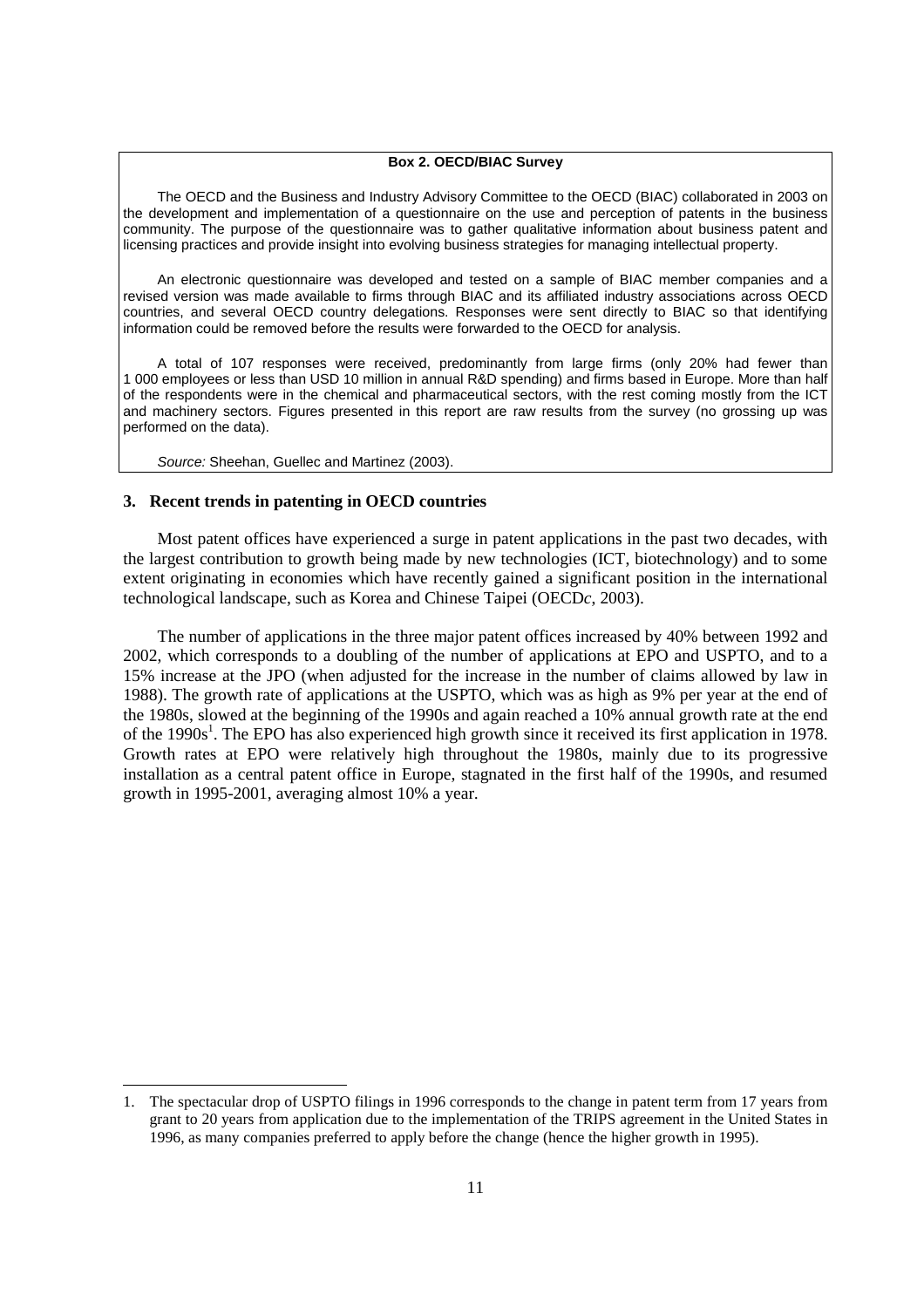

#### **Figure 2. Annual growth rates of filings at USPTO, EPO and JPO1**

Filing years: 1989-2002

1. EPO and USPTO filings correspond to the total number of applications. JPO filings correspond to the total number of claims (number of claims per application multiplied by total number of applications) to account for the effect of the 1988 law reform allowing more than one claim per patent application at JPO.

Source: OECD, Patent Database, September 2003, and USPTO, EPO and JPO Annual reports. 2001 and 2002 Japanese figures are OECD estimates.

Even though the growth rate of patent applications at JPO was not as high as at EPO or USPTO in those years, JPO appears to have experienced similarly high growth rates in patent protection when filings are adjusted by the growth in the number of claims<sup>2</sup>. The total number of claims in applications filed at JPO more than doubled over the period 1995-2001. Nevertheless, as the economic situation has deteriorated in OECD countries since the beginning of the  $21<sup>st</sup>$  century, patent numbers have fallen at the EPO and JPO in 2002 while they were sharply slowing down at the USPTO.

As regards the origin of inventions, US inventors largely contributed to the first surge in patents, in the late 1980s, when their share of USPTO grants to OECD countries jumped from 50% to 55-57% and from 27% to 30-31% of EPO filings, levels that have stabilised since. Nevertheless, a significant share of the surge in patenting over the second half of the 1990s can be attributed to new arrivals on the world technology stage, notably Korea and Chinese Taipei, and, to a lesser extent, China, India and Israel. Among European countries, the number of patents filed by inventors from Germany, Finland and Sweden contributed significantly to the rise in EPO filings after 1995.

 $\overline{a}$ 

<sup>2.</sup> Following a change in law in 1988, JPO has accepted patents including several claims. The number of claims per patent has continued to rise since this change, reflecting the increased breadth of any single patent in Japan. Hence, in order to fully capture the broadening scope of patent protection in the Japanese economy, patent numbers need to be corrected for this factor.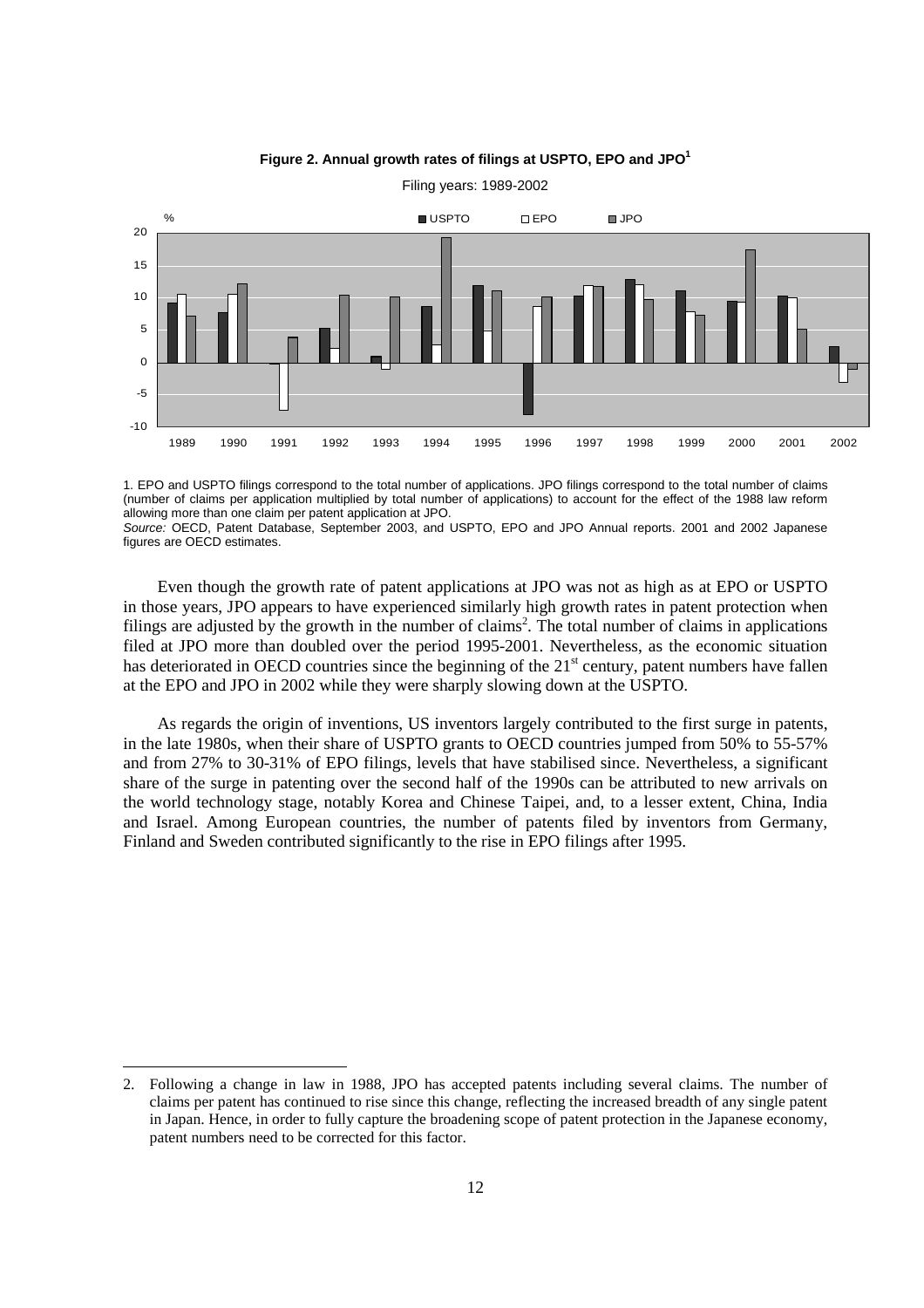



Selected countries, priority years: 1994-2000<sup>1</sup>

Although nearly all technology fields experienced growth in patenting over the 1990s, two contributed disproportionately to the overall surge in patenting: biotechnology and ICT. The share of biotechnology in EPO filings climbed from 4.3% in 1994 to 5.5% in 2001 (filing years). During the same period, the share of ICT climbed from 28% to 35%. Nearly half of the growth of patenting in the EPO over this period is due to these two technology areas, even though initially they accounted for only one-third of patents. Patterns in the USPTO are similar. USPTO data from previous years show that the share of ICT increased slowly but consistently throughout the 1980s, started accelerating in 1989 and grew at an even faster pace after 1995. The increase in the EPO share of certain countries such as Finland and Sweden can be traced essentially to ICT. To some extent, this is also the case for Germany, which had a 16.9% growth per year in ICT patents in 1995-2001 (compared to 11.9% for all OECD countries) compared with 7.5% for other technology areas (6.7% in OECD).





<sup>1.</sup> Based on the residence of the inventors and priority date. Selected countries are among the top 15 countries in both USPTO grants and EPO applications. Priority year corresponds to the initial date of filing of a patent application worldwide, regardless of subsequent filings in other countries; it normally corresponds to the date of filing in the applicant's domestic patent office. Source: OECD, Patent Database, November 2003.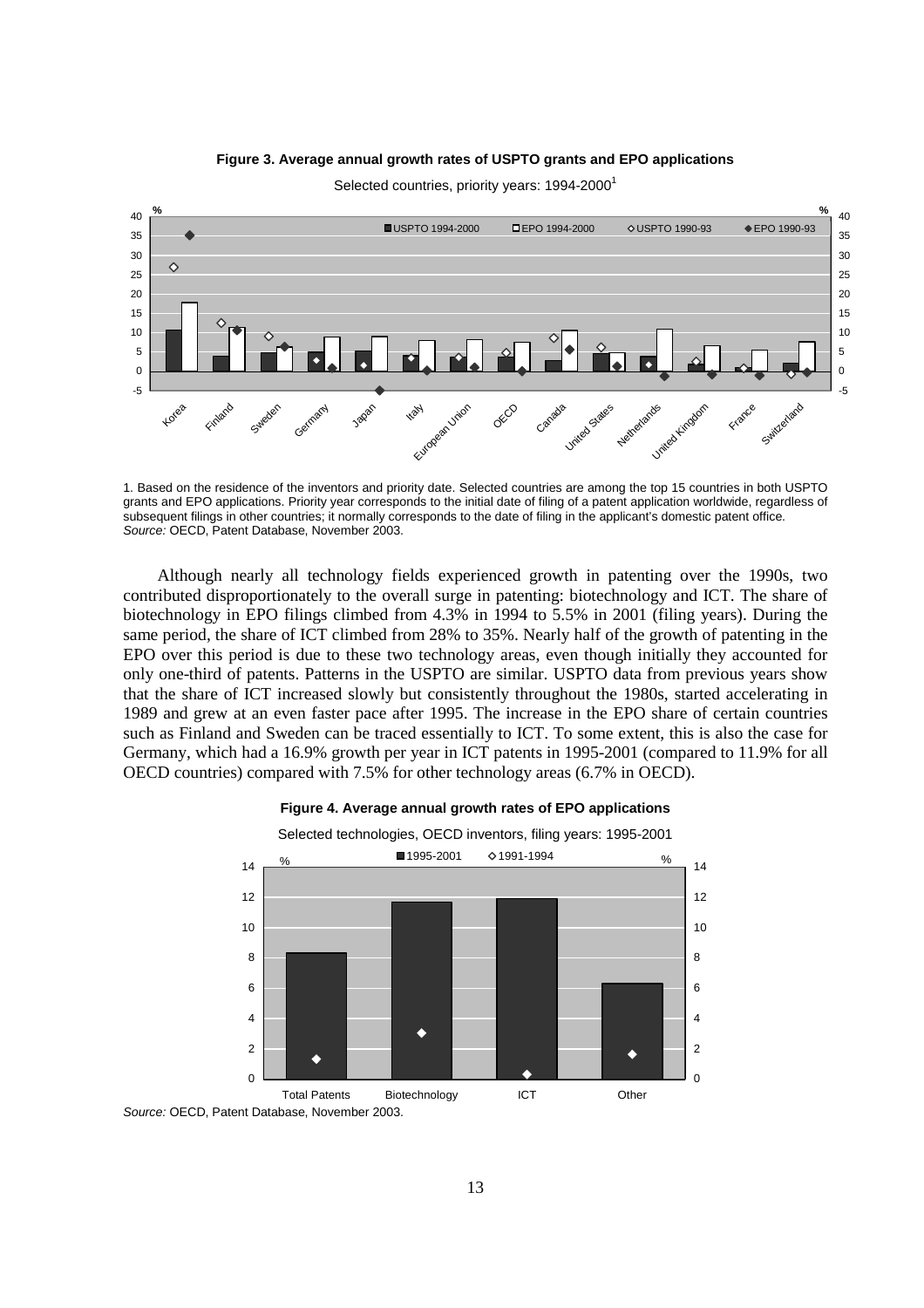The fact that the surge in patenting occurred mainly in new technology areas, where inventions have been more vivid over the past decade, suggests that patent numbers reflect trends in invention. This is supported by responses to the 2003 OECD/BIAC survey, in response to which firms assigned part of their increased patenting to growing numbers of inventions (Sheehan, Guellec and Martinez, 2003). The picture is somewhat blurred when one looks at the ratio of patents to business-funded  $R&D$ (patents per dollar of R&D). This ratio, for US patentees at USPTO, increased firstly after 1986, and again after 1993, interrupting a very long-term declining trend prior to the 1980s. The most spectacular evolution is the 50% increase in this ratio for European patentees at the EPO between 1994 and 2000, which was notably driven by Germany as country of inventor, and by ICT as an industry.



**Figure 5. Ratio of USPTO grants to industry-financed R&D1**

1. R&D is measured as gross domestic expenditure on research and development (GERD), expressed in millions of 1995 USD using purchasing power parities and lagged one year. Priority year corresponds to the initial date of filing of a patent application worldwide, regardless of subsequent filings in other countries; it normally corresponds to the date of filing in the applicant's domestic patent office.

Source: OECD, Patent Database, November 2003.

#### **Figure 6. Ratio of EPO applications to industry-financed R&D1**

0.0 0.2 0.4 0.6 0.8 1982 1983 1984 1985 1986 1987 1988 1989 1990 1991 1992 1993 1994 1995 1996 1997 1998 1999 2000 0.0 0.2 0.4 0.6 0.8 European Union **Internation** Japan **Constructs** United States

By residence of inventors, priority years: 1982-2000

1. R&D is measured as gross domestic expenditure on research and development (GERD), expressed in millions of 1995 USD using purchasing power parities and lagged one year. Priority year corresponds to the initial date of filing of a patent application worldwide, regardless of subsequent filings in other countries; it normally corresponds to the date of filing in the applicant's domestic patent office.

Source: OECD, Patent Database, November 2003.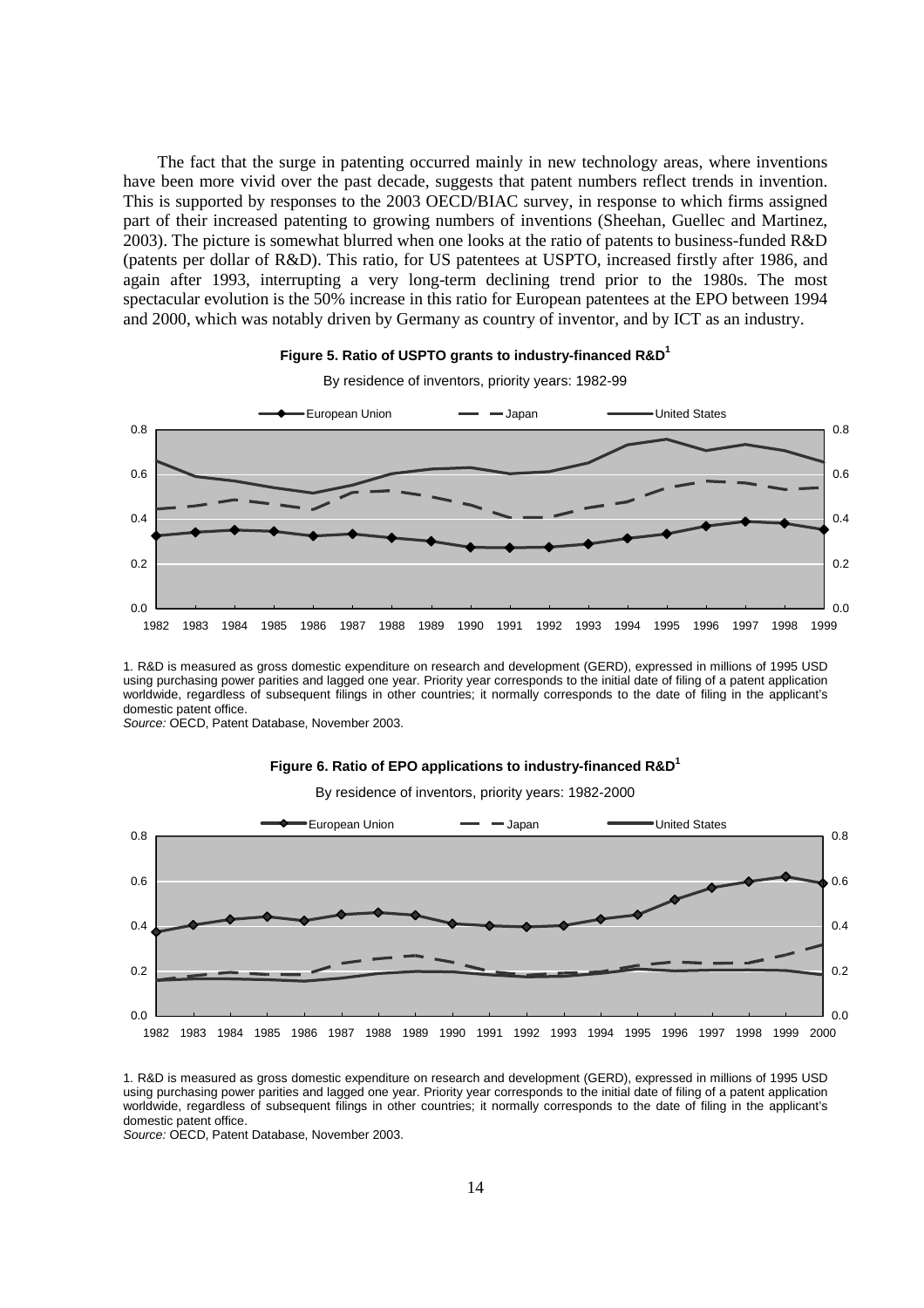The increase in R&D expenditures has contributed to the surge in patent applications, but cannot fully explain it. Changes in competition seem to have played a key role in growing patenting trends in ICT industries. Some studies have reported the relevance of building patent portfolios and strategic patenting behaviour for firms in the US semi-conductor industry and the European mobile phone industry. Changes in patent regimes might have also contributed to the increase by making patents more valuable and easier or less costly to obtain. The surge in patenting in the United States, notably in ICT, started after important court decisions increased damage awards to plaintiffs in infringement litigation, hence increasing the value of patents (*e.g.* the Kodak-Polaroid case in 1986). The extension of the subject matter, notably in the United States, resulted in a greater number of patents for software and genetic inventions. In addition, high grant rates in the United States may have attracted more applications which in turn have generated more grants, and part of the surge in EPO might have come from a sharp reduction in patent fees (effective in July 1997). Overall, a mixed picture emerges, with part of the surge in patenting being explained by growth in inventions, notably in new areas, part being contingent upon changes in the economic environment and in patent regimes (Kortum and Lerner, 1999; Kortum, Eaton and Lerner, 2003).

## **4. The changing context: evolving innovation processes and markets for technology**

Changes in patenting and licensing behaviour occur against a backdrop of changes in industrial innovation processes. Over the last decade, the importance of innovation as a driver of competitive advantage in OECD economies has grown. Innovation has also become more globalised, with small and medium-sized enterprises (SMEs) playing an increasingly important role. These changes have contributed to more collaborative innovation processes that involve a larger number of more diverse actors and inter-linkages among them. Growing levels of business patenting have helped inventors appropriate the returns from their investments and facilitated co-operation via market-based transactions of knowledge.

- *Innovation is central to business strategy*. Firms in a wide range of industry sectors see innovation and R&D as means of improving their competitive advantage. Between 1990 and 2001 industry-financed R&D in the OECD region rose 51% in real terms from USD 244 billion to USD 368 billion, or from 1.31% to 1.48% of GDP. Much of this growth was driven by high-technology manufacturing and knowledge-intensive service sectors, in particular ICT and pharmaceuticals – the same sectors that have seen the most rapid increases in patenting (Mairesse and Mohnen, 2003).
- *Globalisation of innovation processes.* Foreign affiliates of multinational enterprises accounted for between 15% and 17% of total business manufacturing R&D in the United States, France and Germany in 1998, more than 30% in the United Kingdom, and more than 65% in Ireland and Hungary. These investments increased by more than 50% in the OECD area between 1991 and 1998 as firms located R&D closer to foreign markets (in order to adapt products to local needs) and, increasingly, closer to sources of scientific and technological excellence. The globalisation of R&D contributes to international patenting.
- *The expansion of ICT and the Internet* has accelerated the availability of information on new technologies, making secrecy a less viable strategy. Such codified information can be more easily accessed by competitors who can imitate in a shorter period of time, thus reducing the efficiency of market-based strategies of appropriation. As the number and variety of potential competitors has increased notably due to globalisation, innovative companies have been demanding enhanced legal protection, including patents.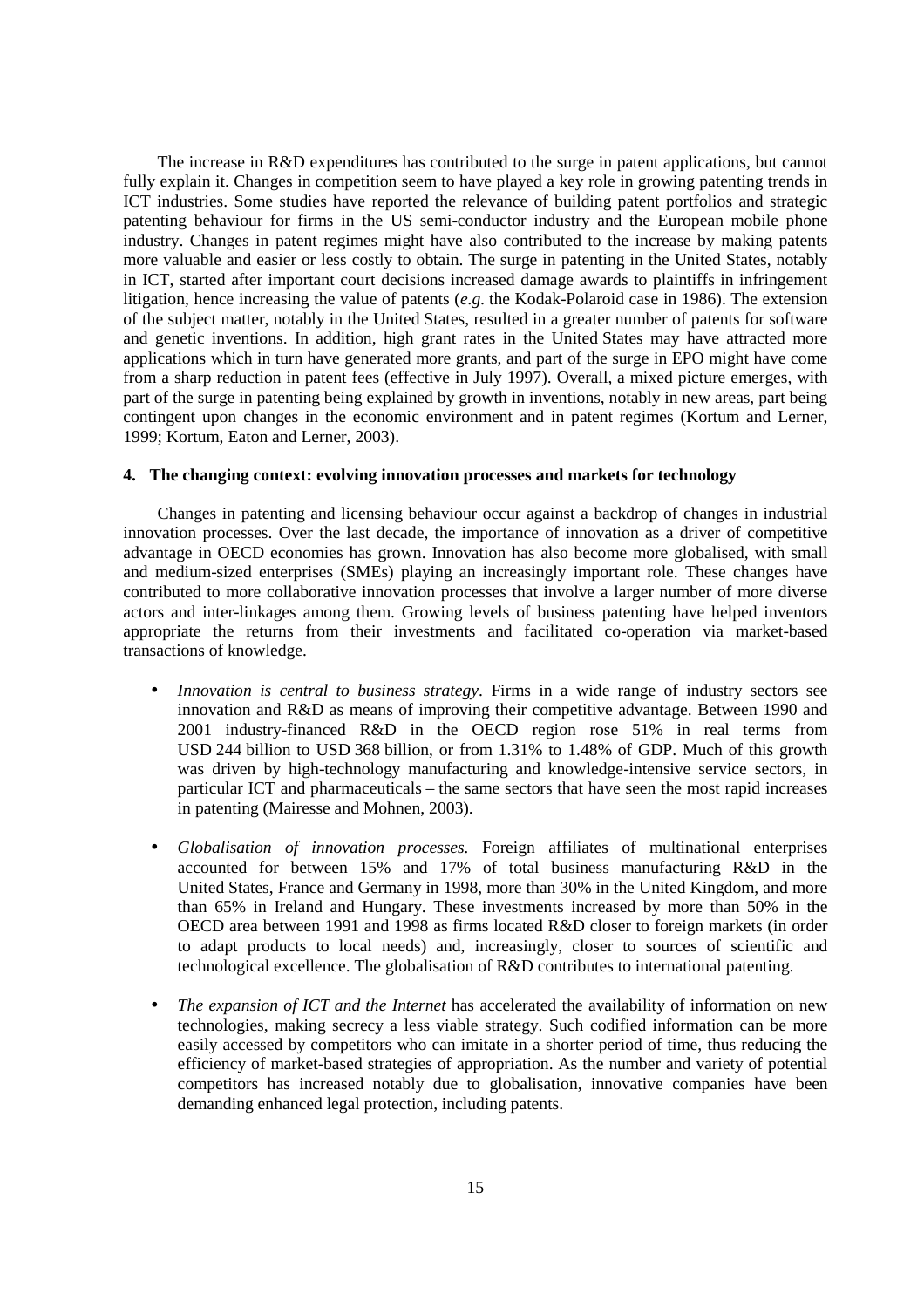- *New technology-based firms play an important role*. In the United States, R&D in SMEs grew at almost twice the rate of R&D in large firms during the 1990s, with the smallest firms increasing the most rapidly. This trend was supported in part by increased venture capital funding to the advantage of the activities for new technology-based firms. Patents are especially important to new technology-based firms because such firms often have few assets other than their intellectual property, and need patent protection to attract venture capital. The ability to license intellectual property further enables their participation in the innovation networks of other firms.
- *Greater collaboration*. The growing technological complexity of products and processes, increased technological opportunities created by recent scientific advances (*e.g.* life sciences, ICT, nanotechnology), rapid technological change, more competition and higher costs and risks of innovation are forcing firms to work in greater collaboration. Firms are focusing a larger share of their R&D on activities that are linked to their specific competencies, and are acquiring complementary technologies from other firms, universities and government labs. This trend has been facilitated by the expansion of ICT, which reduces communication costs. The result has been a rapid rise in virtually all forms of collaboration, from sponsored and collaborative research to strategic alliances, mergers and acquisitions, and, notably, technology licensing.

Collaboration has been facilitated by the expansion of *markets for technology* that allow for formal, market-based exchanges of knowledge via patent licences. Licensing provides another channel by which patented technology can be disseminated and utilised – at a price negotiated by buyer and seller. In the OECD/BIAC survey, 60% of responding firms reported increased inward and outward licensing over the past decade, and 40% reported increased cross-licensing. While good statistics on inter-firm licensing are lacking, estimates in the United States suggest an increase in licensing revenues from USD 10 billion in 1990 to more than USD 100 billion in 2000.

Markets for technology affect economic performance and structure in many ways. They provide a means for the diffusion of patented technologies among a larger number of innovating organisations. In addition, they allow firms to concentrate their R&D resources in areas in which they have relative strength and allow them to rely on others for complementary technologies, possibly improving the overall efficiency of industrial R&D and innovation. Technology markets can also provide a channel through which firms sell or license technologies they cannot use themselves, encouraging additional investments in innovation. A growing number of firms report significant revenues from outward licensing of technologies they have developed, but do not intend to commercialise. IBM alone has reported revenues of more than USD 1.5 billion in recent years from technology licences, mostly on a non-exclusive basis.

Markets for technology also influence industry and market structures. Technology markets create niches for new types of firms, such as intermediaries that broker matches between potential buyers and sellers of technology and R&D service firms. The number of such firms has grown in recent years, as has R&D performed by technical service firms. Markets for technology are also important to so-called fab-less semiconductor firms that design chips and license them to other manufacturers, and to small biotechnology firms that identify drug targets that are then licensed to larger pharmaceutical firms for clinical trials, manufacturing and marketing. These firms lack the complementary assets, such as marketing and manufacturing, which are necessary to successfully commercialise their inventions.

However, the full economic effects of markets for technology are not well understood. It is not clear, for example, how such formalised, market-based transactions complement rather than substitute for the more informal exchanges of technical knowledge that are recognised as drivers of innovation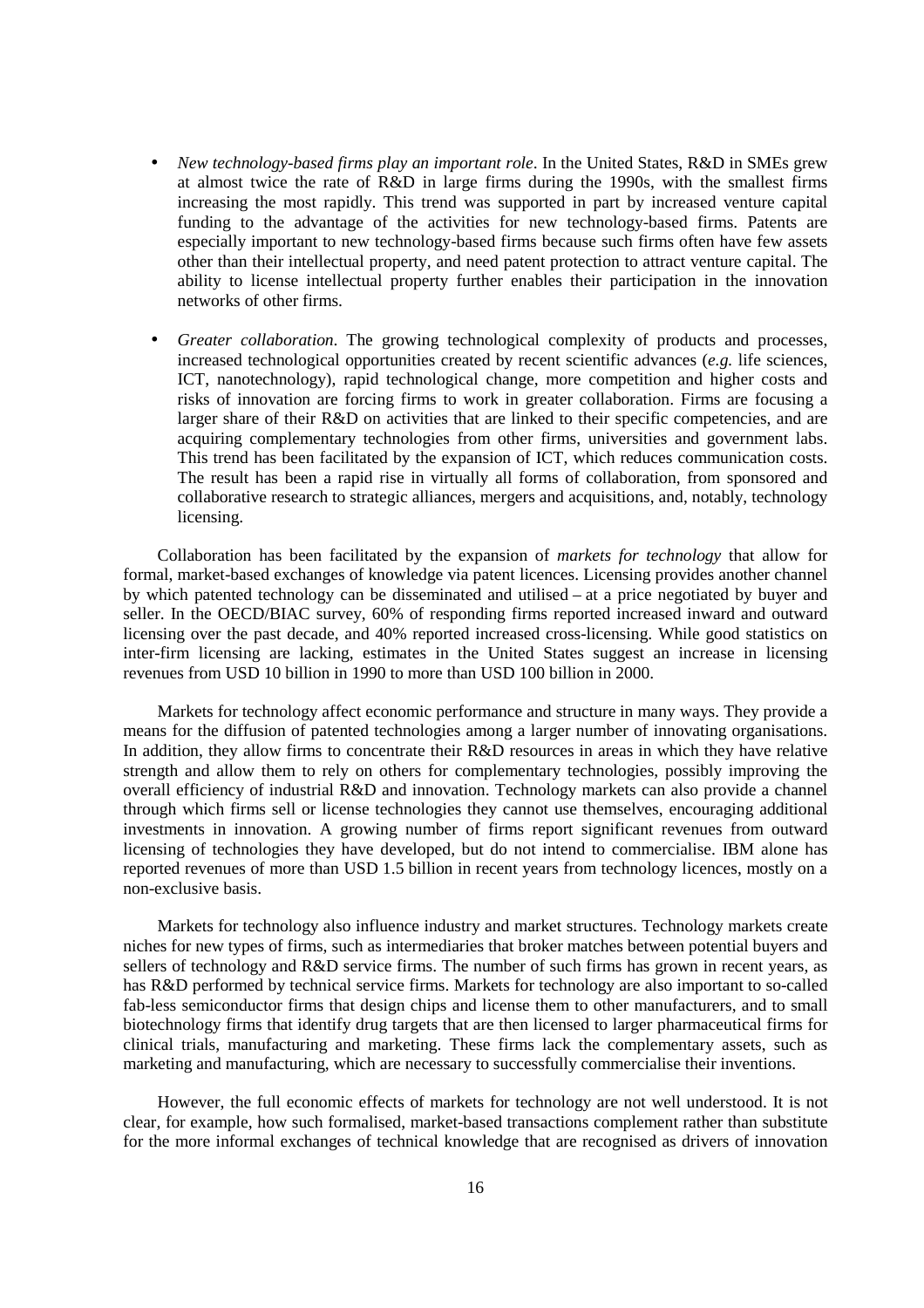performance. Nor is it clear how markets for technology compare with other formalised channels of technology transfer, such as strategic alliances, mergers and acquisitions and collaborative research, in transferring codified and tacit knowledge.

Numerous questions remain about the role of public policy in facilitating and sustaining technology markets. What role can and should governments play in linking buyers and sellers of technology or in creating technology markets? Can changes in accounting standards to highlight the value of intangible assets and revenues associated with licensing encourage the development of technology markets? There is some evidence to show that the strengthening of patent rights in Japan has stimulated greater inward and outward licensing of technology, but does this also apply elsewhere? Other countries, including the United Kingdom and France, have established licences of right that offer patentees a discount on certain fees in exchange for a commitment to license their inventions; however, their effectiveness has not been evaluated. How effective are mechanisms such as licenses of right in encouraging technology licensing? Additional work is needed to answer these questions.

## **5. Recent changes in patent regimes**

Patent regimes have gone through important changes in the past two decades, most in the direction of strengthening patent rights, in the sense of reinforcing the exclusive rights conferred to patent holders, expanding their coverage and easing their enforcement. This upward shift in most countries coincided with upward international harmonisation of patent regimes. It was based on the view that stronger patents would boost innovation (Jaffe, 2000; Gallini, 2002; Schatz, 2003; Martinez and Guellec, 2003).

The design and enforcement of patent policies is increasingly the responsibility of new and more powerful governing bodies. Reforms were initiated in the United States in the late 1970s, and the centralised court system set up in 1982 (Court of Appeal of the Federal Circuit, CAFC) has been instrumental in strengthening the rights of patent holders in the United States. The EPO, with Europewide coverage and a centralised examination system, was also set up in the late 1970s. In 2002, the Japanese government created the Strategic Council on Intellectual Property under the Prime Minister's Cabinet with the aims to establish a national strategy for intellectual property (IP) and to implement the corresponding policies (an IP strategic programme was issued in July 2003). At the global level, IPRs were included in international trade negotiations, and WTO was given enforcement power at the Uruguay Round in 1986-1994, resulting in the signature of TRIPS in 1994, which is considered as an important milestone in international harmonisation efforts. Negotiations are currently taking place at WIPO to increase international harmonisation of substantive patent law across countries, and some efforts have been initiated at the trilateral level to increase co-ordination among the three major patent offices in the world: the USPTO, JPO and EPO.

Major changes experienced by patent regimes in the United States, Japan and Europe in the past two decades can be summarised as follows: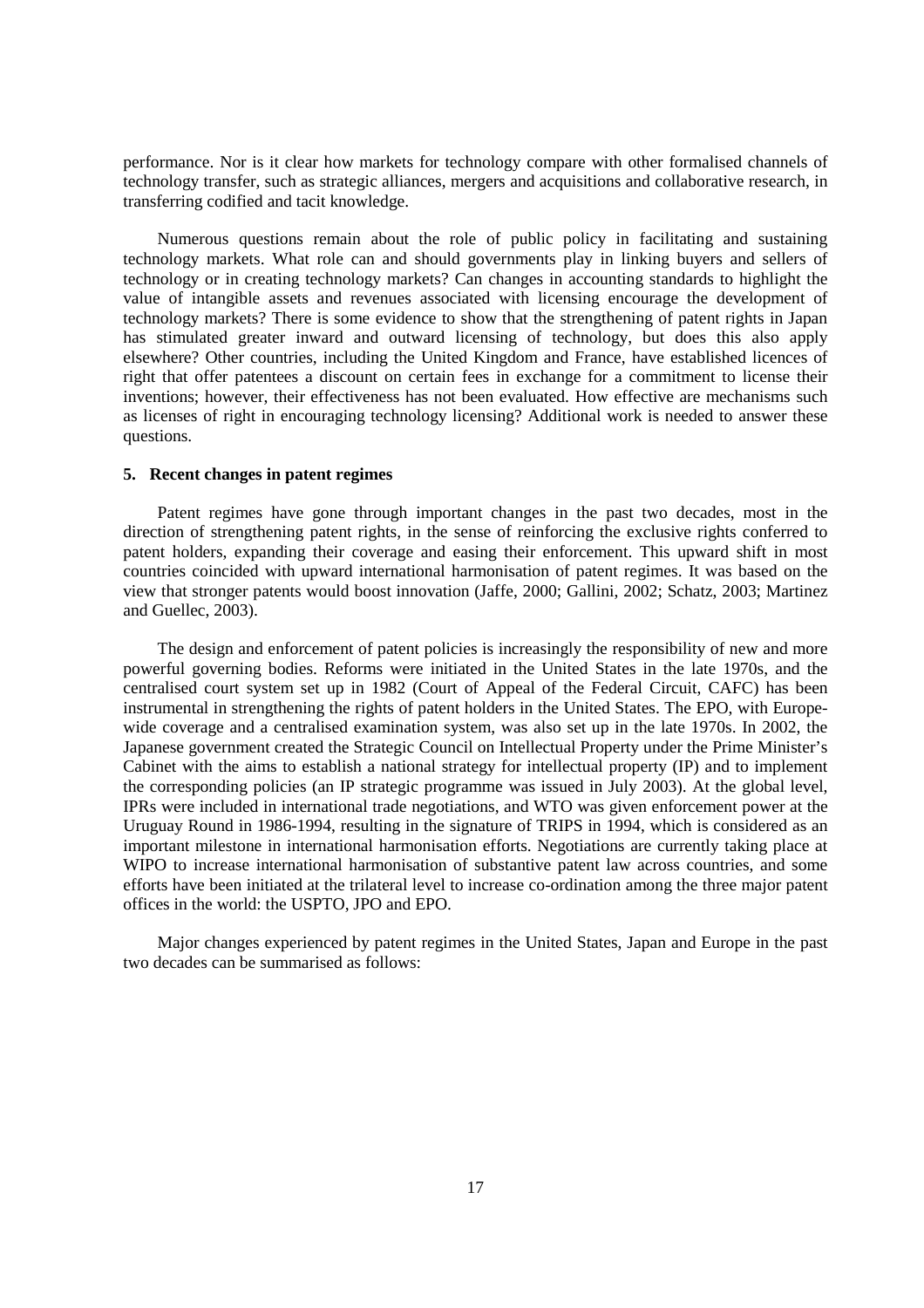- *Extended coverage of intellectual property protection.* Areas that used to fall outside the patent subject matter are now partially or totally included, notably software, business methods and some inventions close to basic science, although differences remain across jurisdictions (which are significant in the case of business methods).
- *Patents confer broader protection, especially in new areas.* Patent claims in new areas often cover far more than what the inventor actually discovered or invented. Some of the current patenting practices in new areas may extend protection to a broad range of applications unknown at the time of patenting (*e.g*. uses of genes).
- *Filing procedures are increasingly flexible and less costly, notably at the international level.* Several mechanisms to defer filing and examination procedures at patent offices, such as the system introduced by the Patent Cooperation Treaty (PCT), have transformed the initial application into a sort of option to patent that allows inventors to retain the right to patent in foreign countries for longer periods of time.
- The rights of patent holders are more frequently and strongly enforced in court. Since the creation of the CAFC in 1982, the rate of invalidation of patents by courts has substantially decreased in the United States. Efforts to create specialised courts are ongoing in other jurisdictions: legislation is expected to be passed next year in Japan in order to create a high court specialised in IPRs, and the implementation of a centralised patent litigation system is currently under discussion in Europe. Moreover, damage awards in patent litigation trials have substantially increased in recent years.
- *Restrictions on the exemption for research use*. Recent developments indicate that the conditions to apply research exemptions may become increasingly restrictive in the future. In 2002, the CAFC held that research exemptions would be granted in the United States when research is solely for amusement, to satisfy idle curiosity, or for strict philosophical inquiry.

Despite trends towards harmonisation, differences remain in patenting requirements across jurisdictions. A comparison between USPTO and EPO estimated grant rates for patents applied in both jurisdictions (see Figure 7) reflects those differences and suggests that the patenting requirement may have been lower in the United States than in Europe during the 1980s and 1990s: *i)* the difference between USPTO and EPO grant rates for patents with US priorities also applied at EPO was around 30 percentage points; and *ii)* the estimated EPO grant rate for patents first filed in the United States (US priority) has remained about 6-8 percentage points below the average grant rate at EPO. Differences in granting procedures in the United States and at the EPO might have contributed to these differences (Quillen and Webster, 2001). Notably, the US system seems to be more flexible, allowing the final grant to be different (usually narrower) than from the initial application. In fact, concerns about low patenting requirements, especially in new patenting areas, have prompted some reforms at USPTO in recent years, such as the introduction of a second examination for business methods in 2000, and the explicit requirement of a "specific, substantial and credible utility" for biotechnological inventions to be patentable in 2001.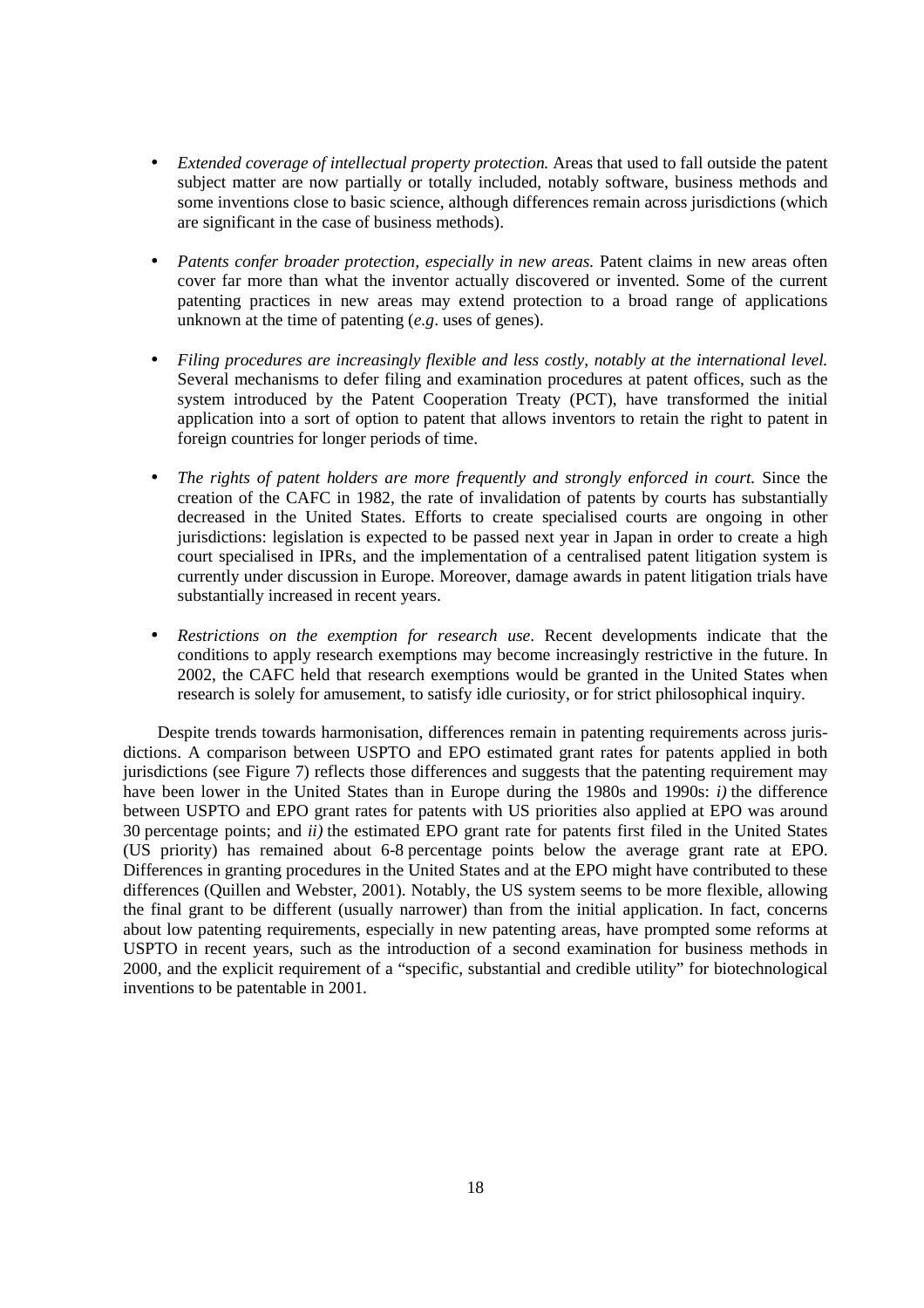#### **Figure 7. USPTO and EPO estimated grant rates**

Priority years: 1982-98



Note: EPO grant rates are defined as number of applications with grant date divided by total number of applications, sorted by year of priority (data on EPO grants is still partial for recent years). The methodology to estimate the grant rate at USPTO for US priorities also applied at EPO consists of the following steps: 1. Select all EPO applications with at least one US priority in the EPO database; 2. Track the corresponding patent number in the USPTO database on grants; 3. Divide the number of US priorities in EPO applications with a grant date at USPTO by the total number of US priorities in EPO applications, sorted by year of priority. Priority year corresponds to the initial date of filing of a patent application worldwide, regardless of subsequent filings in other countries; it normally corresponds to the date of filing in the applicant's domestic patent office. Source: OECD Patent Database, November 2003.

Recent changes in patent regimes have contributed to the rapid growth in patenting activity in most countries by making patents a more attractive strategy for inventors. Reinforcing and broadening the rights provided by patents have resulted in increasing their value to firms, while the opening of new fields to patents has had a direct effect on filing numbers.

#### **6. Intellectual property at public research organisations**

Academic patenting – the patenting of inventions resulting from university and public research, whether supported fully or in part by public funds – has emerged as a new arena for the expansion of intellectual property policies in OECD countries and beyond (OECD, 2003*b*). The rise of academic patenting is to a large extent founded in the notion that it encourages the commercialisation of research results, with significant private and social benefits. It is part of a broader policy framework aimed at fostering the impact of public research on the economy through various means such as public/private partnerships, incubators, etc*.*

In 1980, the United States passed what is widely considered landmark legislation, the Bayh-Dole Act, which granted recipients of federal R&D funds the right to patent inventions and license them to firms. The main motivation for this legislation was to facilitate the exploitation of government-funded research results by transferring ownership from the government to universities and other contractors. Although academic patenting did occur prior to Bayh-Dole, it was far from systematic.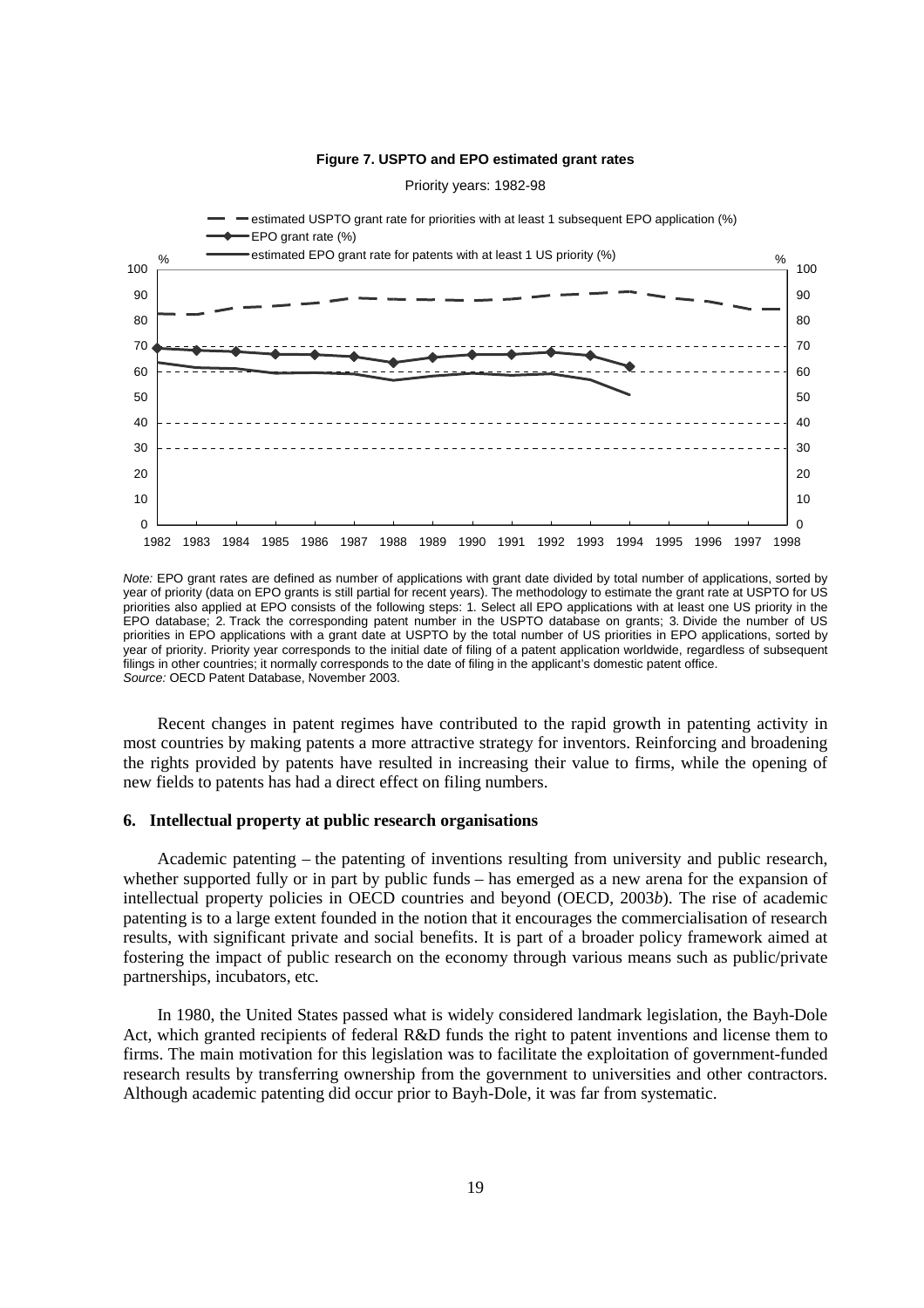Taking inspiration from the United States, nearly all other OECD countries have reformed research funding regulations or employment laws to allow research institutions to file, own and license the IP generated with public research funds. The main focus of the legal and policy changes has been to transfer title from governments or individual researchers to PROs, and to give academic inventors a share of royalty revenue in exchange. The rationale is that ownership by the PROs, as opposed to individual researchers (or to not patenting), provides greater legal certainty, lowers transaction costs and fosters more formal and efficient channels for technology transfer. In addition to reforming legal and regulatory frameworks for the ownership and exploitation of academic IP, governments are encouraging the development of academic patenting by other means, such as reduced patent application fees for universities and support, often on a time-limited basis, for the creation of technology transfer offices or the prosecution of academic patents.

Results from the recent OECD/PRO survey on patenting and licensing, sent to PROs in OECD countries in 2002 show that the United States has a huge lead over other OECD countries in academic patenting: universities and federal labs received over 8 000 patents in 2000 (5% of total patenting, rising to 15% in biotechnology). Academic patenting in other countries, as measured by the number of patents granted to public research institutions, ranged from the low hundreds in Japan, the Netherlands and Switzerland, to close to 1 000 at German public labs and Korean research institutions in 2000- 2001. Not all academic patents are licensed and not all patents earn income, however. Most public research organisations negotiate a very small number of licences per year (often fewer than ten). Even in the United States, the average number per university is 24 per year. A few leading research organisations in countries such as the United States, Germany and Switzerland may earn millions of dollars or euros in licensing revenue, but the gains are highly skewed as a few blockbuster inventions account for the greater share of revenue. Licensing income, even at the best performing institutions, is an extra benefit for research and education and rarely represents more than 10% of research budgets. A fact frequently missed, however, is that in several countries most licences are for non-patented intellectual property, such as biological research material or copyrighted works.

## **Box 3. OECD/PRO Survey**

The OECD undertook a survey on patenting and licensing in public research organisations in 2001/2002. The survey collected information from technology transfer offices at three types of organizations: i) researchperforming universities, both public and private; ii) research laboratories and agencies operated and fully funded by the government; and *iii*) other research organisations that receive a significant share of their total funding from public sources. It inquired about the organisational structure, size and funding of technology transfer offices, the size and scope of the intellectual property portfolio (e.g. number of patent applications and grants, filing jurisdiction), licensing practices and licensing income.

The survey was administered by government ministries or their consultants in Belgium (Flanders), Denmark, Germany (non-university PROs only), Italy, Japan (universities only), Korea, the Netherlands, Norway, Spain, Switzerland and Russia. Australia and the United States provided aggregate data based on existing surveys of universities and non-university PROs. Response rates varied across countries and between universities and other PROs, ranging from 52% to 90%. Results of the survey were published in the report Turning Science into Business: Patenting and Licensing at Public Research Organisations (OECD, 2003b). Several questions, such as R&D expenditure or patenting expenses, however, had low response rates and were eliminated in the tabulations. Because the questionnaire focused on patents that were assigned to or applied for by the institutions surveyed, it is possible that the results under-estimate the total amount of academic patenting in some countries, especially those in which PROs do not automatically claim title to inventions or cede them to industry or individual inventors.

Source: OECD (2003b).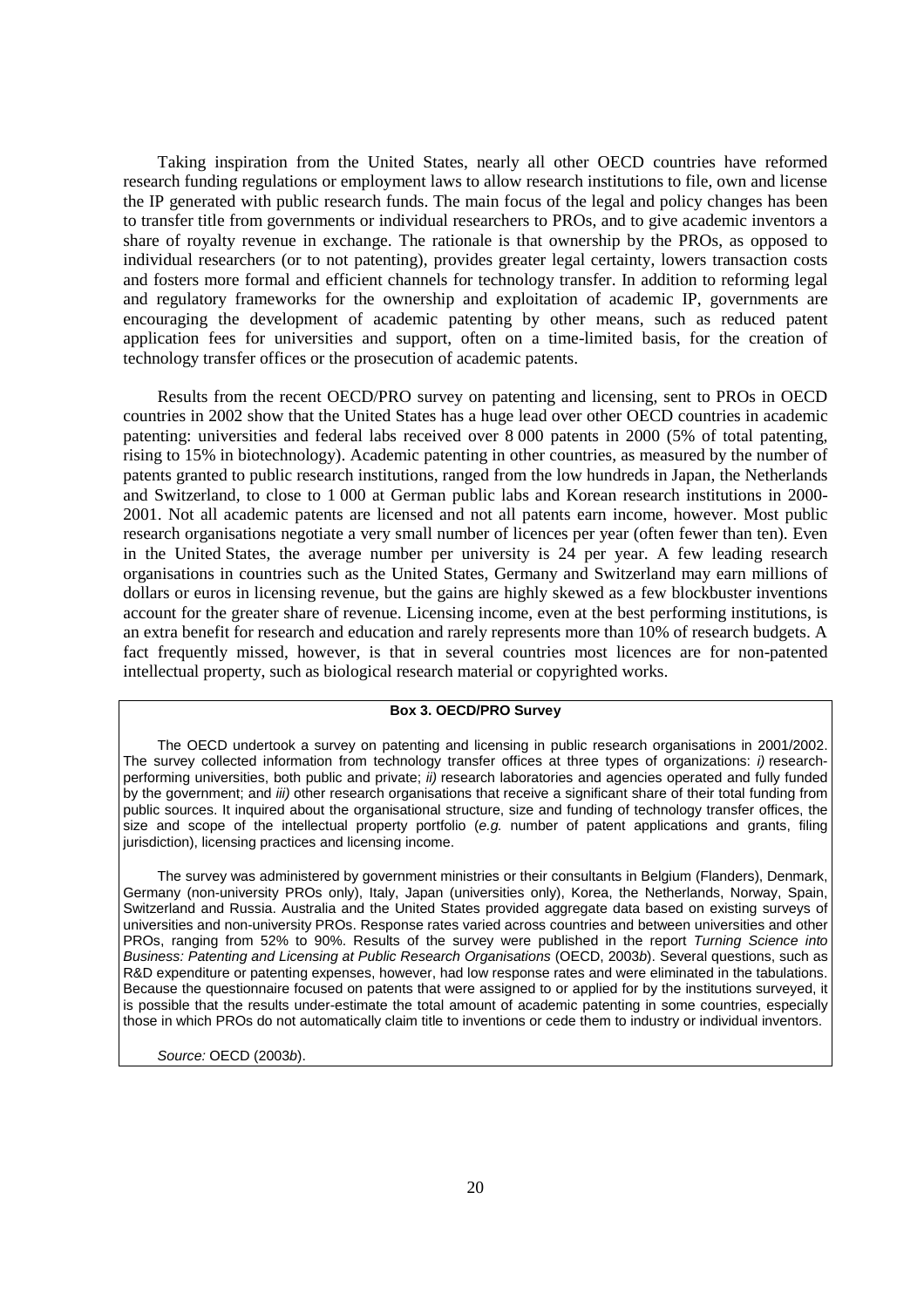Despite the small amount of (formal) academic patenting activity that takes place outside the United States, the increased focus on protecting academic inventions and licensing them to companies has raised a number of concerns common to countries throughout the OECD area and beyond. These concerns range from the impact of patenting on the traditional missions of universities, the effect on the direction of research, the actual costs and benefits of patenting and licensing, to the effects on the diffusion of and access to publicly funded research results.

*What has been the impact of IP and technology transfer activities on the direction of research*? Quantitative studies tend to show that patenting has led universities to conduct more applied research. By making university research more responsive to the economy, is there a danger that basic research will suffer? On the one hand, several studies in the United States have found that universities and individual researchers that have seen the largest increases in patenting are also those which experienced the greatest gains in academic publications. On the other hand, the rate at which academic patents are cited in other patents fell (relative to the average) between the early 1980s and late 1990s in the United States and is now lower than the citation rate of patents granted to business. This suggests a possible drop in the quality of public research – or at least of its patented component.

*Should all patentable academic inventions be patented?* As academic inventions arise in areas closer to basic research, scientists and policy makers are concerned that choosing to patent certain inventions could block downstream research. One example is that of research tools, in which granting a patent could inhibit diffusion by increasing the costs and difficulty of using such tools in applied research. In response, the National Institutes of Health in the United States (NIH) have espoused a policy to not knowingly apply for patents on research tools and to discourage their grantees from doing so. Such guidelines are being emulated by funding agencies and research institutions in other countries.

*What is the impact of patenting on the diffusion of public research?* There has been some debate about whether PROs should grant *exclusive licences* to the private sector for discoveries that have benefited from public funds. Licensees often require exclusive licences as they offer more protection for the necessary development to be conducted before a university-provided invention can become a marketed product. The issue is particularly crucial for start-ups which have no other asset than the licence. On the other hand, by definition, exclusive licences limit the diffusion of technologies. The OECD/PRO survey shows that the mix of exclusive and non-exclusive licences granted by PROs is fairly balanced, and that exclusivity is often granted with restrictions on the licensee side. Research institutions often include clauses in licence agreements to protect public interest and access to the IP for future research and discovery. Licensing agreements in many institutions include a commitment to exploit the invention on the part of the licensee, particularly if the licence is exclusive, and to agree on milestones in order to assure that commercialisation will take place. Hence these patents cannot be used simply to block competitors.

Another area of debate concerns the use of the so-called exemption for research use that has been in use in universities in both the United States and in EU countries, either formally or informally. Traditionally, universities have been exempted for paying fees for patented inventions they use in their own research. The rationale is that universities fulfil a public mission. As more public research is carried out with business and generates monetary rewards, the rationale becomes less clear. The extent and status of this exemption differs across countries and is often ill defined. This research exemption – or rather its interpretation – has recently been the subject of policy debate and litigation: recent court decisions in the United States have tended to restrict its meaning. There is now growing pressure on governments to clarify the scope of the research exemption in relation to the research missions of universities. This issue also relates to the management of IPR for international co-operative projects.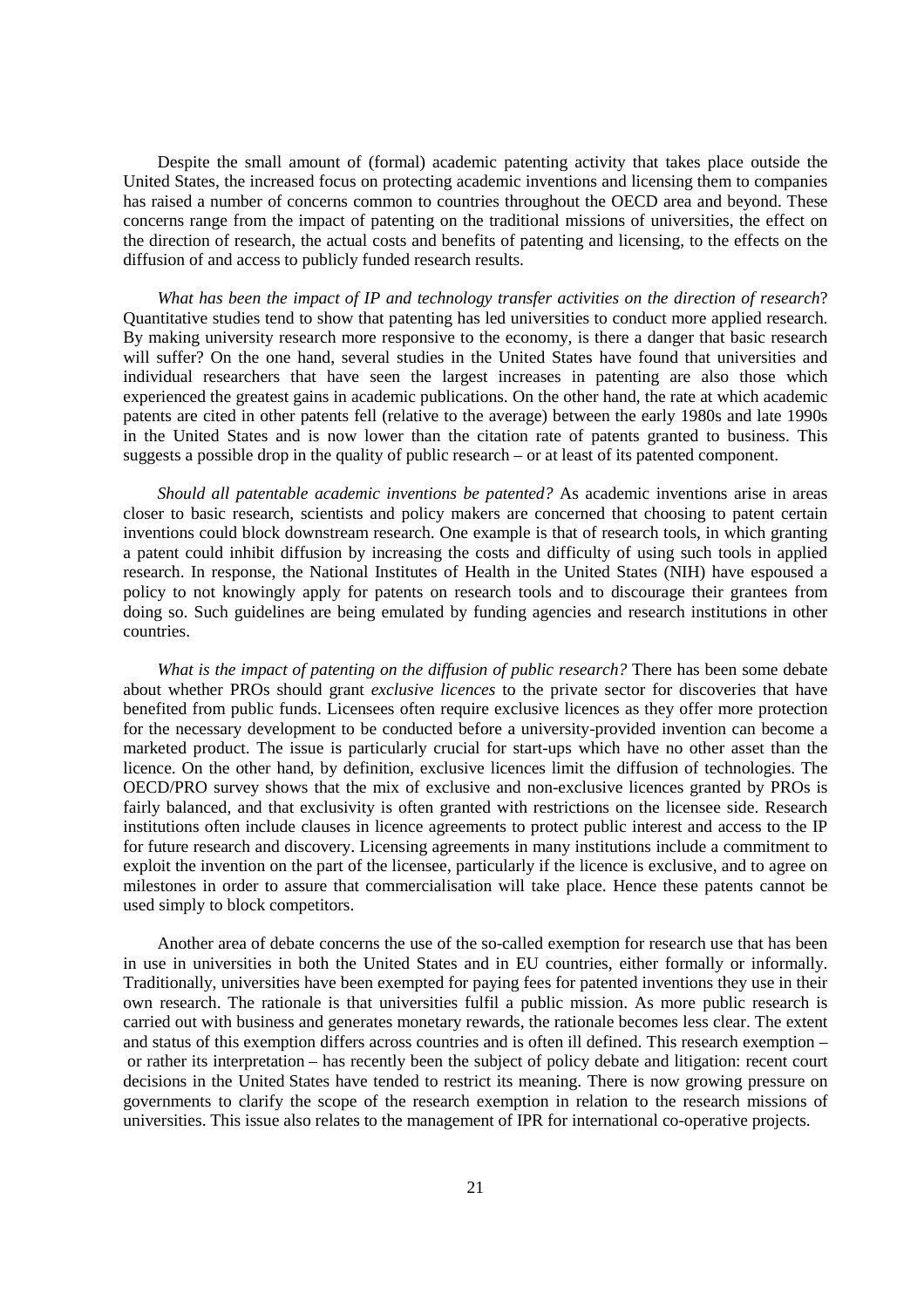Many of these concerns or issues will take time to resolve. The growing reliance of public research institutions on various sources of funding, including from industry and contract research, as well as demands by society for greater economic and social returns on investment in public R&D, have made academic patenting a reality that is more likely to increase than decrease. While research institutions and firms are working to find solutions to problems as they arise, governments and research funding agencies have a role to play in providing guidelines on academic patenting and licensing and in fostering debate. More information on the amount of patenting and licensing, and the costs and benefit of patenting for universities, would also help inform policy makers and institutions alike. Data are needed on the costs of managing IP, inter-university licensing activity, and the amount of additional industry-sponsored research generated as a result of academic patents. Greater effort should be made to repeat the OECD/PRO survey in order to build time-series data and improve international comparability of data.

## **7. Biotechnology, patents and diffusion**

The biological sciences are yielding an impressive array of inventions which involve the manipulation and use of genes and genetic elements, and there has been a surge in patenting in this area in recent years. Patents have emerged as the most important form of intellectual property protection for much of the biotechnology industry, in particular the biopharmaceutical sector.

Patent protection for biotechnology inventions has been available for over 20 years. Each year, thousands of biotechnology patents are issued worldwide, leading to the successful development of new products, services, and tools in fields as diverse as agriculture, pharmaceuticals, environmental clean-up, and industrial products and processes. An important early legal landmark was the 1980 US Supreme Court *Diamond vs. Chakrabarty* decision on the patentability of a genetically modified bacterium, after which inventions involving life forms were deemed patentable in the United States. Over time, court decisions, legislation (such as the 1998 EC Biotechnology Directive), multilateral trade agreements and examination guidelines at the major patent offices have confirmed the patentability of biotechnology-based inventions. The categories of patentable biotechnology inventions in many OECD countries have expanded over the years to include genes, gene fragments and genetic-based tools and diagnostics, genetically modified plants and animals, and a host of inventions derived from the revolutions in genomics, proteomics and pathway engineering.

Biotechnology patent statistics show some special characteristics. First, there has been a rapid rise in patent grants. From 1990 to 2000, the number of patents granted in biotechnology rose by 15% a year at the USPTO, and by 10.5% at the EPO, compared with a 5% increase in overall patents. Second, the share of US organisations granted patents is much higher in this sector than in other sectors. Third, the public sector has played an important role in the growth of patents for biotechnological inventions. For example, US and European PROs own 30% of all the patents for DNA sequences filed between 1996 and 1999. Finally, start-up companies have a higher share of biotechnology patents than do large, established pharmaceutical companies.

Industrial surveys on the effectiveness of patents in protecting inventions across sectors show that pharmaceutical firms traditionally place a high value on patents for protecting intellectual property – more so than do other industries (Levin *et al,* 1987; Cohen *et al.*, 2000). In the pharmaceutical sector, where innovation costs are very high, regulatory approval substantially increases time-to-market, and few R&D projects result in marketed drugs, patents are considered an essential factor in protecting competitive advantage. Patents are also very important to start-ups and university spin-offs in the biomedical field because both rely on protected intellectual property as their main asset in raising capital for development. The importance of patent protection for public sector research is more controversial. Commercial innovations are generally considered a by-product of government-funded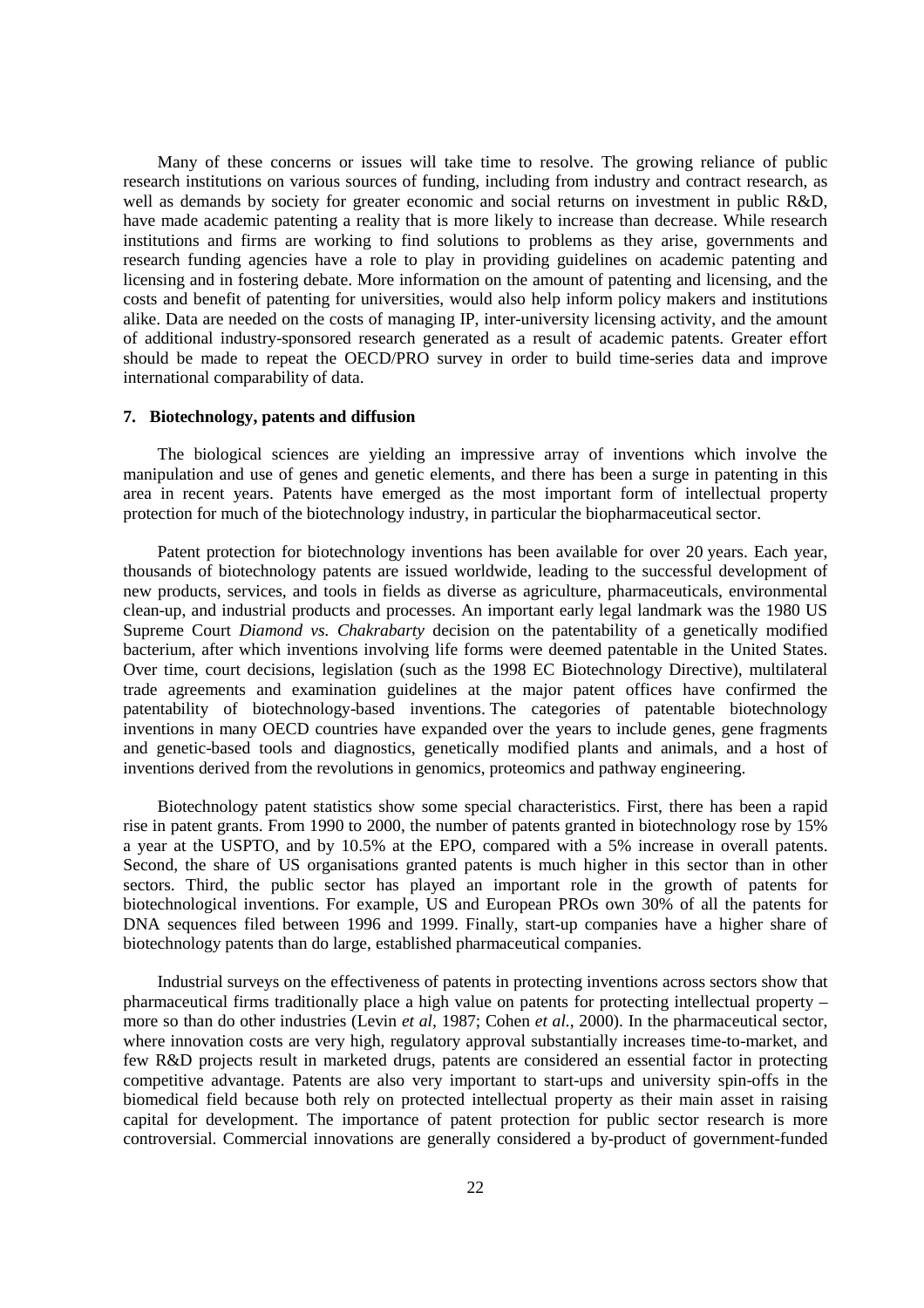basic research. Whether patent protection helps or hinders the development and use of these innovations by others is still unclear.

In public debates about patent protection for biotechnology, there are some concerns related to adequate access to patented inventions, and the quality of issued patents. By definition patent holders are granted the right to restrict others from using their inventions. In some cases, it is felt that this restricted access can have negative effects on upstream research or downstream clinical use. For example, patents over research tools may increase the difficulty of obtaining the necessary tools and materials for basic research and increase its cost. There is also some concern about the quality and breadth of patents issued by patent offices, notably some DNA patents. Some believe that in a number of cases the criteria of novelty and inventive step are not being met, and that broad patents are issued that could give the patent holders an overly-strong negotiating position *vis-à-vis* possible licensees (Nuffield Council on Bioethics, 2002; Walsh, Arora and Cohen, 2003; OECD*c*, 2003).

Despite these concerns, recent empirical surveys conclude that, on the whole, the patent system as applied to biotechnology inventions is doing what it is intended to do and that there is no widespread breakdown in the licensing of biotechnology patents. Examples of licence stacking, restricted access, and poor quality patents do exist, but in the majority of cases industry and universities have found workable solutions to mitigate their effects. Diffusion occurs through licence negotiations, inventing around and alternative access solutions, such as the creation of public databases. Nevertheless, continued vigilance is necessary to ensure that licensing practices do not overtly restrict access.

Meanwhile, there is room to improve access and market penetration without undermining the patent system. Given the important role of PROs in biotechnology patenting and licensing, many of the problems highlighted here were mentioned in the previous section; in particular OECD countries should consider:

- *Encouraging good licensing practices in the public and private sectors.* The licensing of patented technologies can provide financial rewards to inventors while encouraging the dissemination and use of inventions by others. Licensing guidelines or model contracts are self-regulatory solutions to some of the perceived problems associated with the patenting of biotechnology. OECD governments are working towards good practice guidelines that should encourage their development and use.
- *Clarifying and reinforcing research exemptions.* There is a consensus in favour of defining a space in which basic research inquiries could be free of overly burdensome IP restrictions. Many observers are concerned that the present patchwork of national research exemptions is both ill defined and may be breaking down due to legal challenges. OECD countries may wish to clarify how research exemptions are used in practice and consider how better research exemptions that would permit limited use of patented technologies, while offering adequate protection for those who create novel research tools, might be crafted.
- *Exploring alternative access arrangements*. The private and public sectors are beginning to experiment with alternative institutional solutions to access problems, in some cases agreeing to place certain inventions in the public domain, in others creating mechanisms for sharing bundles of IP. Understanding how patent pools, patent clearinghouses and public databases can be used in biotechnology, and what peculiarities of the technology or industries will require different solutions than in, for example, electronics, would help move these access arrangements closer to reality.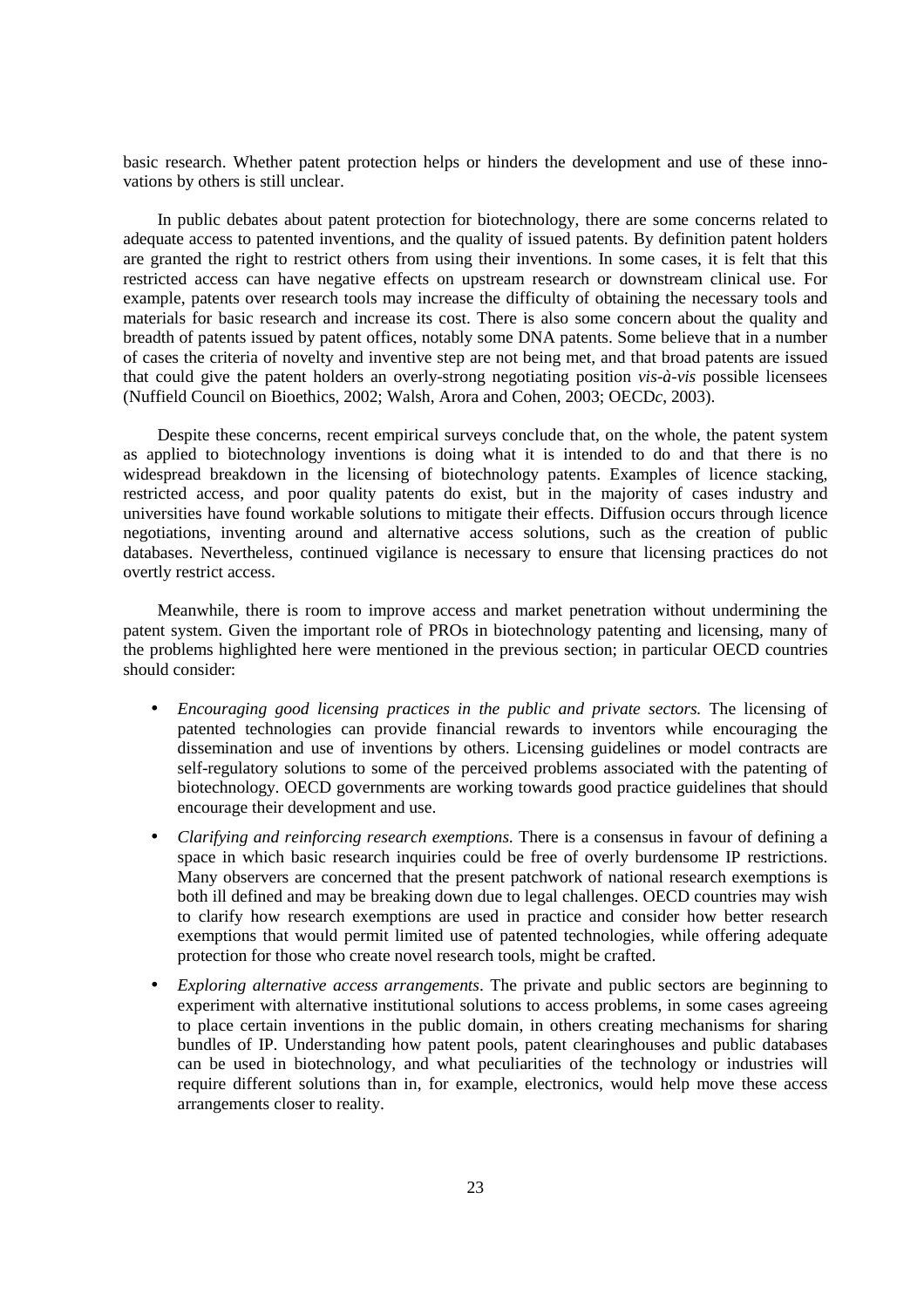- *Economic analyses of knowledge transfer mechanisms*. Technology diffusion occurs within an increasingly complex web of relationships involving industries, universities, and small and large firms. Patents allow these informal and *ad hoc* forms of interaction to occur. It is important to develop methodologies that can explain how technology transfer occurs in these structures, and how market and non-market transactions are affected by various features of the patent system.
- *Improving the quality of patents issued.* Some observers are of the view that the administration of the patent system could be improved so that fewer patents, of less expansive scope are issued, which in their view would increase certainty about the validity of granted patents. Governments could compare how examiners in different jurisdictions interpret the criteria of patentability for biotechnology inventions, and whether these criteria are applied with sufficient rigour.
- *Monitoring emerging access challenges.* New challenges for access and high transaction costs are likely to emerge as different types of intellectual property – patents, copyrights, and database rights – are brought together by firms exploiting interdisciplinary fields such as nanotechnology. Governments need to anticipate where the next generation of challenges are likely to emerge.

## **8. Software and services**

The patentability of software-related inventions is currently one of the most heated areas of debate. Software has become patentable in recent years in most jurisdictions (although with restrictions in certain countries, notably those signatories of the European Patent Convention) and the number of software patents has risen rapidly. However, there remain fundamental questions about whether software should be patentable and, if so, whether specific characteristics of software demand that different rules be applied to ensure that patenting provides true incentives for innovation, allows follow-on or incremental innovation and facilitates knowledge diffusion. The patentability of business methods – often software-based – has further fuelled the debate, especially as concerns the possibility that low quality patents might block or impede the fledgling electronic commerce sector.

Since 1998, software-related inventions (and mathematical algorithms in general) are patentable in the United States as long as they produce a "useful, concrete and tangible" result, in addition to the usual criteria (novelty, non-obviousness and industrial application). However, in Europe and to some extent in Japan, they are only patentable if "sufficiently technical in nature" (which excludes business methods in particular), a position which has been recently confirmed in Europe, although the legislative process is still ongoing (Hall, 2003; Motohashi, 2003).

Following permissive patentability trends, patents for software and business method inventions have increased rapidly in recent years in the United States. Various estimates indicate that the number of software patents granted by the USPTO grew from fewer than 5 000 per year in 1990 to approximately 20 000 in 2000, or approximately 15% of all US patents granted in that year (Hunt and Bessen, 2003). In contrast, business methods patents represent a very low share of the total number of grants, with around 1 000 grants per year in the US since 1998. Interestingly, software publishers account for only a fraction of software patents – only 6% of software patents according to one recent study – with the majority of software patents owned by large firms in the ICT manufacturing and electrical machinery sectors. Large software consultancies and other service-sector firms also account for a small, but growing, number of patents to date. This pattern reflects the increasing role of software and services business units within large ICT firms, as well as the growing pervasiveness of embedded software in a range of electrical and electronic devices.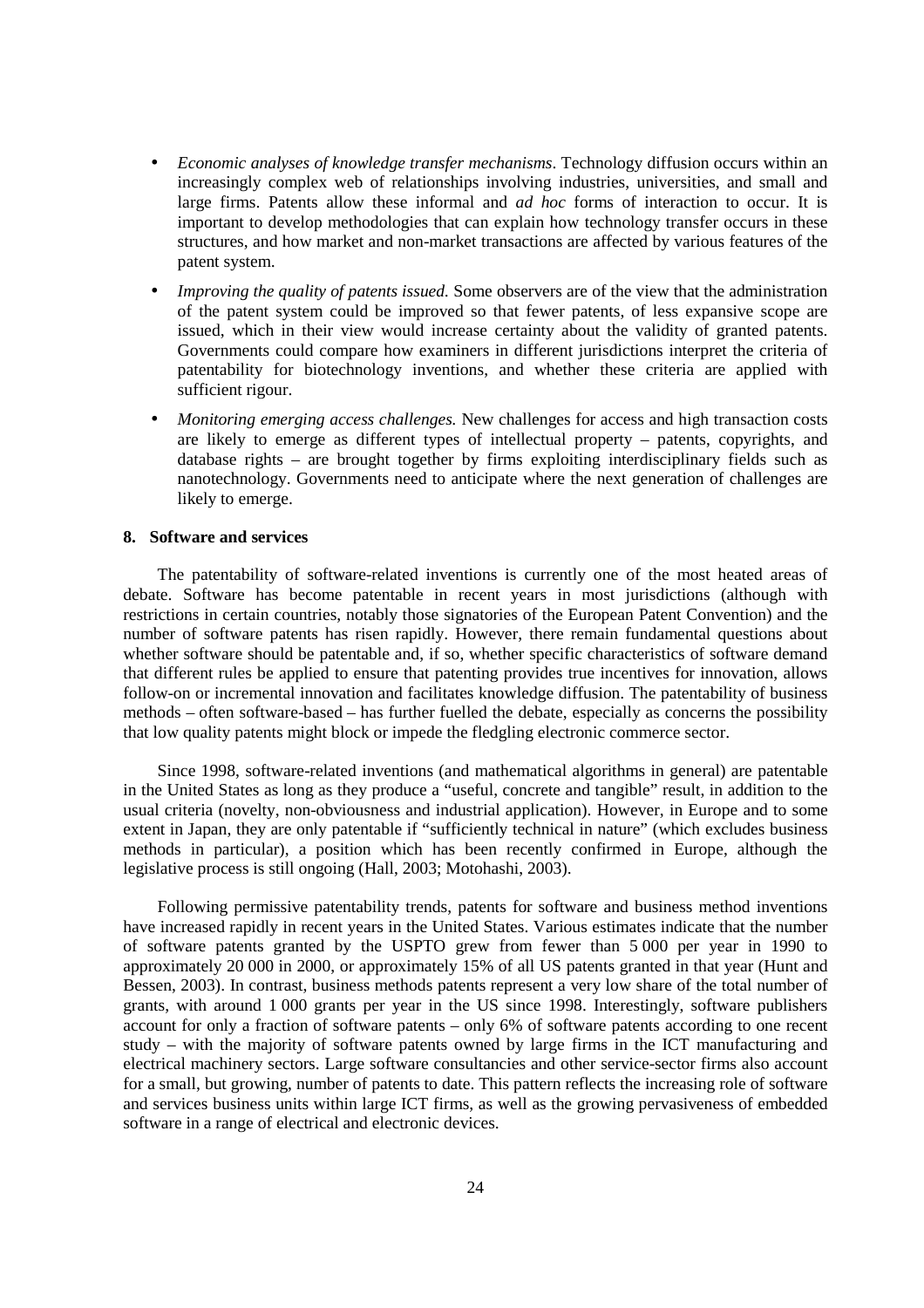Growth in software and business methods reflects both increased innovative activity and changes in patenting behaviours. R&D spending by software and ICT firms has grown rapidly over the past decade. Microsoft's R&D expenditures alone grew from USD 270 million in 1991 to USD 4.4 billion in 2002. More than three-quarters of ICT firms responding to the OECD/BIAC survey reported that they were generating more inventions now than ten years ago (Sheehan, Guellec and Martinez, 2003). Nevertheless, the patenting strategies of these firms have also changed. More than three-quarters of ICT firms in the survey reported that they now patent technologies they would not have patented a decade ago – even if the technology had been patentable then. Software and ICT firms see patents as an important bargaining chip in negotiating alliances with other firms and as a means of generating additional revenue via licensing. Indeed, more firms in the ICT sector than in other sectors reported increases in outward licensing and cross-licensing over the past decade. Other research has also demonstrated the key role of strategic patenting in the semi-conductor industry (Hall and Ziedonis, 2001).

*Does increased patenting for software and business methods stifle innovation and facilitate anticompetitive behaviour?* Software programmes tend to be complex, modular products that combine multiple functions, each of which may be the subject of a different patent. Increased patenting may therefore inhibit follow-on innovation or the assembly of complex programmes as it increases transaction costs. Interoperability also needs to be high, meaning that open standards and interfaces are critical to ensuring innovation and market entry. On the other hand, if patents give more protection, they also could require more disclosure, which can be helpful for reducing the exclusion effect generated by patents. Network effects are also strong in the software sector, and switching costs can be high, locking-in customers to dominant products, especially if interoperability cannot be assured. In this context, patents might contribute to enhancing competition and innovation by allowing new market entrants to defend their technological position against incumbents.

In summary, when addressing the issue of software protection, the following points should be considered:

- As in other areas, patent offices should ensure the quality of software-related patents. Patents with extremely broad, abstract claims have sometimes been granted, notably in the field of Internet-related business methods. Not only should patented inventions be novel and not excessively broad, but patent documents should also disclose all the information necessary for a person skilled in the art to be able to replicate the invention in a reasonable period of time. The information disclosure requirement should be subject to the same standards prevalent in other fields of technology, which stress the importance of publicising patented source code for software-related inventions.
- The interaction of patents and copyright may be an obstacle to the diffusion of technology in this area, and thus further innovation, as patents protect the invention whereas copyright forbids the publicity of the way in which the invention is implemented by forbidding reverse engineering (Graham and Somaya, 2003). In addition, as copyright forbids reverse engineering (closed source code is protected as such), and as software patents do not have to reveal their source code, disclosure of software knowledge is clearly hampered in the current IPR setting. This calls for government attention focusing particularly on the cross effects of copyright and patent, and on insufficient disclosure requirements in software patents.
- *Software is pervasive*. Less than 10% of software patents in the US are granted to software companies. Actually, according to survey data, between 25 and 40% of business expenditure R&D in all industry has a software-like outcome, reflecting the fact that many operations which used to be monitored by mechanical means are now mediated by software. Hence, a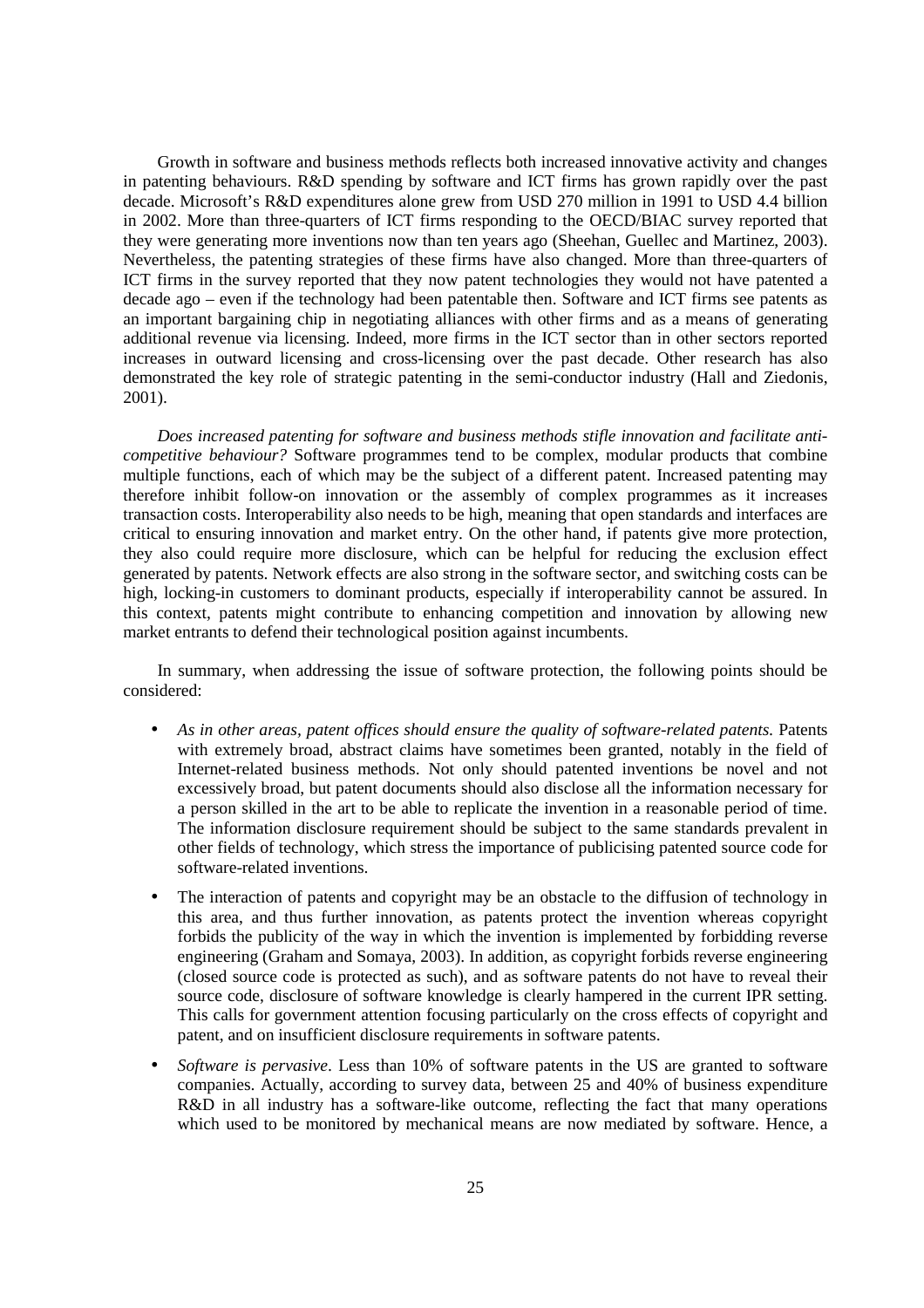special treatment of software *in general* regarding IP might affect patterns of innovation beyond the software industry, and create unintended effects on the R&D industry-wide.

• *Important segments of the software market are moving towards an open-source approach*, which clearly helps disclosure and follow-on innovation, but the viability of the economic model for open source software is uncertain. In current open source approaches, attracting financing for innovation is not as straightforward as with proprietary, closed source software that is sold in the marketplace. To date, rewards to open source innovation have been essentially non-monetary (*e.g.* reputation) or based on the provision of complementary services (*e.g.* customisation, support). It would be worth exploring whether patent protection could be useful to open source software developers in creating sustainable business models and markets for technology, while guaranteeing the disclosure of source code. One aspect of this question is that patents might provide, as in other fields, the protection that inventors require to fully disclose their inventions – a necessary condition for an open source approach.

## **9. Conclusion: Policy issues and options**

The analyses presented in this report suggest a series of policy issues and options, and recommended topics for more in-depth analysis in the future. These concern the development of markets for technology and the access to basic inventions, as well as the patent system itself, its principles and the way it works.

The paucity of economic evaluation of the patent system is striking. Most of the changes to patent regimes implemented over the past two decades were not based on hard evidence or economic analysis. It is necessary to develop economic analysis in this domain that would inform the policy debate, giving governments a clearer view beyond the arguments put forward by pressure groups. Such analysis should rely notably on quantitative evidence: an effort to build and make available to analysts the corresponding databases has been initiated notably by the OECD, but this work needs to be broadened. In addition, more information is needed on the ways in which patents are used by their holders, for instance as regards in-house implementation, licensing contracts and business strategies.

In parallel to this analytical effort, policy makers might encourage experience-sharing across countries: there are significant differences in patent regimes and many countries have experimented with various policy mechanisms, but there have been few attempts to systematise this experience and disseminate best practices across countries.

Analysis and policy messages presented in this report also apply to a certain extent to developing countries with significant national innovation capacity. These countries need a patent system strong enough to attract foreign direct investment, to ensure inward licensing and to encourage local investment in research. However, these countries also need to protect their ability to access and digest existing foreign technology, just as developed countries used to do in their development stage (Barton, 2003). The specific features that these countries might build into their patent systems to address these various objectives is a topic for future research.

## *9.1. Encourage the development of markets for technology*

The expansion of markets for technology is a major achievement of a well-functioning patent system, as these markets enhance the circulation of technology. Our knowledge of technology markets remains insufficient, and future studies should be devoted to improving it and addressing many of the questions that have not been yet fully investigated: How do they work? How does information circulate between the various actors? How are agreements settled? What is the role of intermediaries?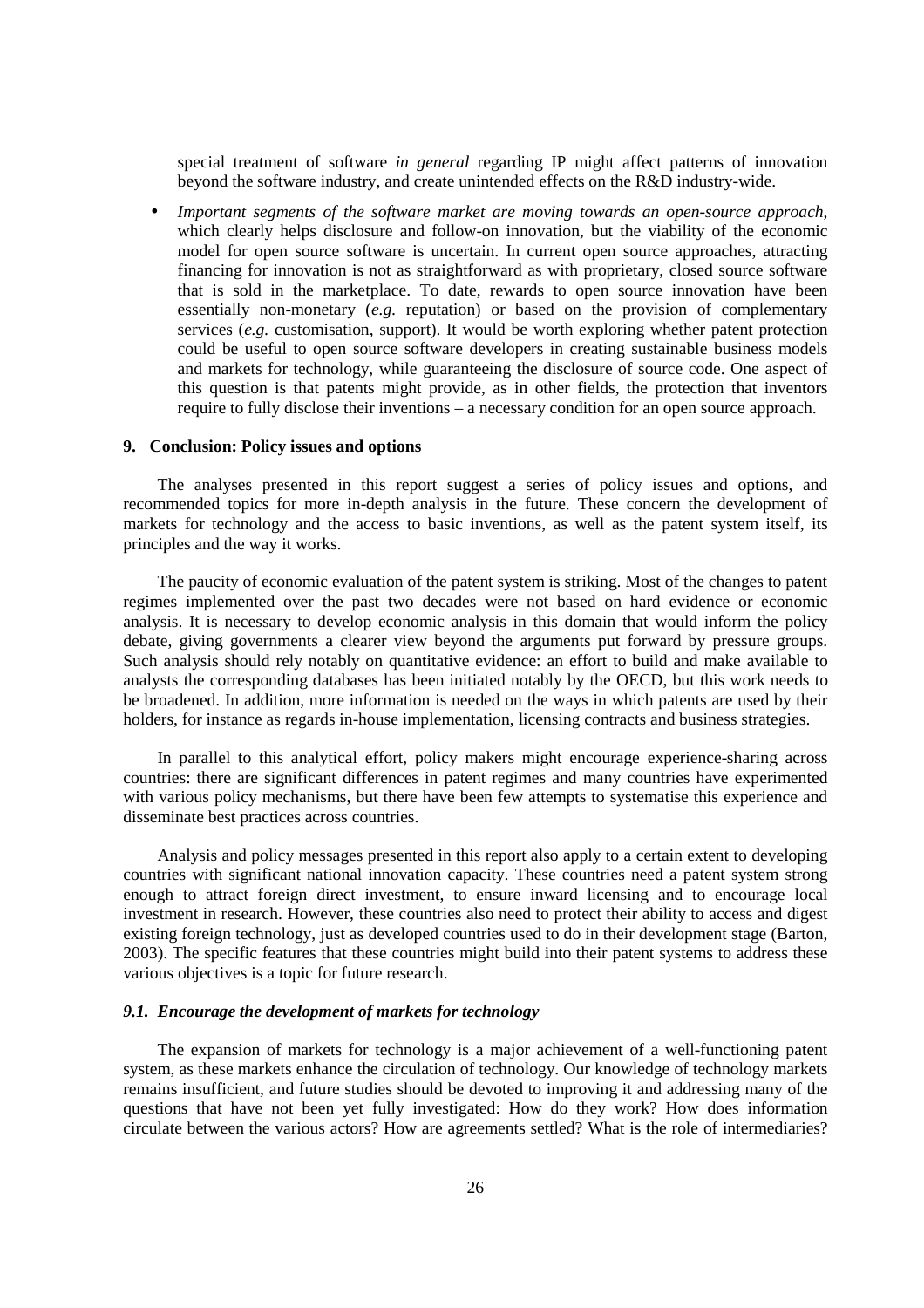What is the impact of technology markets on technology diffusion and competition? To what extent, and in which areas if any, do market transactions on technology substitute for non-market spillovers?

As technology markets interact with important government concerns - notably competition - there is a need for further reflection on the economic impact of certain instruments such as cross-licensing and patent pools. In addition, governments are potentially important actors in technology markets as they sponsor most basic research that is then licensed by PROs. Government policies on patenting and licensing practices at PROs affect certain segments of the market, such as users of basic science. More broadly, one might wonder whether these markets are confronted with certain failures that might justify some kind of government intervention, especially as regards SMEs. On this basis, policies could be designed to support the development of markets for technology and remove barriers which could hamper their development.

## *9.2. Ensure access to basic inventions*

Patenting of basic research and patenting by PROs (which perform most basic research) have contributed substantially to increasing investment, achievements and commercialisation in the research areas concerned, notably biotechnology. This practice raises new issues, mainly regarding the conditions of access to the outcome of that research. Although there is no sign of a global failure here, there have been cases of restricted access (*e.g.* genetic tests) and proliferation of rights slowing down research and raising its cost (tragedy of the anticommons). New entrants and future developments could upset the delicate balance between protection and diffusion. In order to avoid future problems in this regard, governments may consider taking two steps:

- *Protect and clarify the exemption for research use.* This is needed to ensure that the conditions and cost of basic research remain manageable while preserving incentives for business to invest in certain upstream areas of research. The statute and extension of research exemption differ across countries. An international comparative study analysing its evolution across time and how it is currently used by universities and businesses is necessary to clarify the current debate.
- *Ensure that patenting does not reduce incentives to disseminate inventions by universities.* There have been publicised examples of academic publications being delayed due to patent filing, licensing terms reducing diffusion, etc*.* The extent of these phenomena is unknown, and needs to be monitored. As market signals are increasingly and efficiently used for orienting university research and linking it to the needs of the economy, governments should take measures to safeguard the public mission of universities which is a major factor of innovation in the long run.

Based on a broad review of the evidence, governments might consider a series of policy measures aimed at fostering the diffusion of university research. Such policy measures may include the following: *i) grace period*: the possibility given to the inventor to file for a patent in a given period of time *after* publishing the invention; *ii) provisional patents*: one-year option for possible future filing; *iii)* elaborating and promoting *guidelines for licensing of basic research* that support the broad diffusion of basic research. Governments might also explore policies for promoting the diffusion of non-patented inventions made by PROs. More generally, policies for promoting the use of public domain knowledge and information, notably through the Internet, need to be made more systematic in order to provide the appropriate conditions and incentives for public knowledge to actually be accessed and used by the public.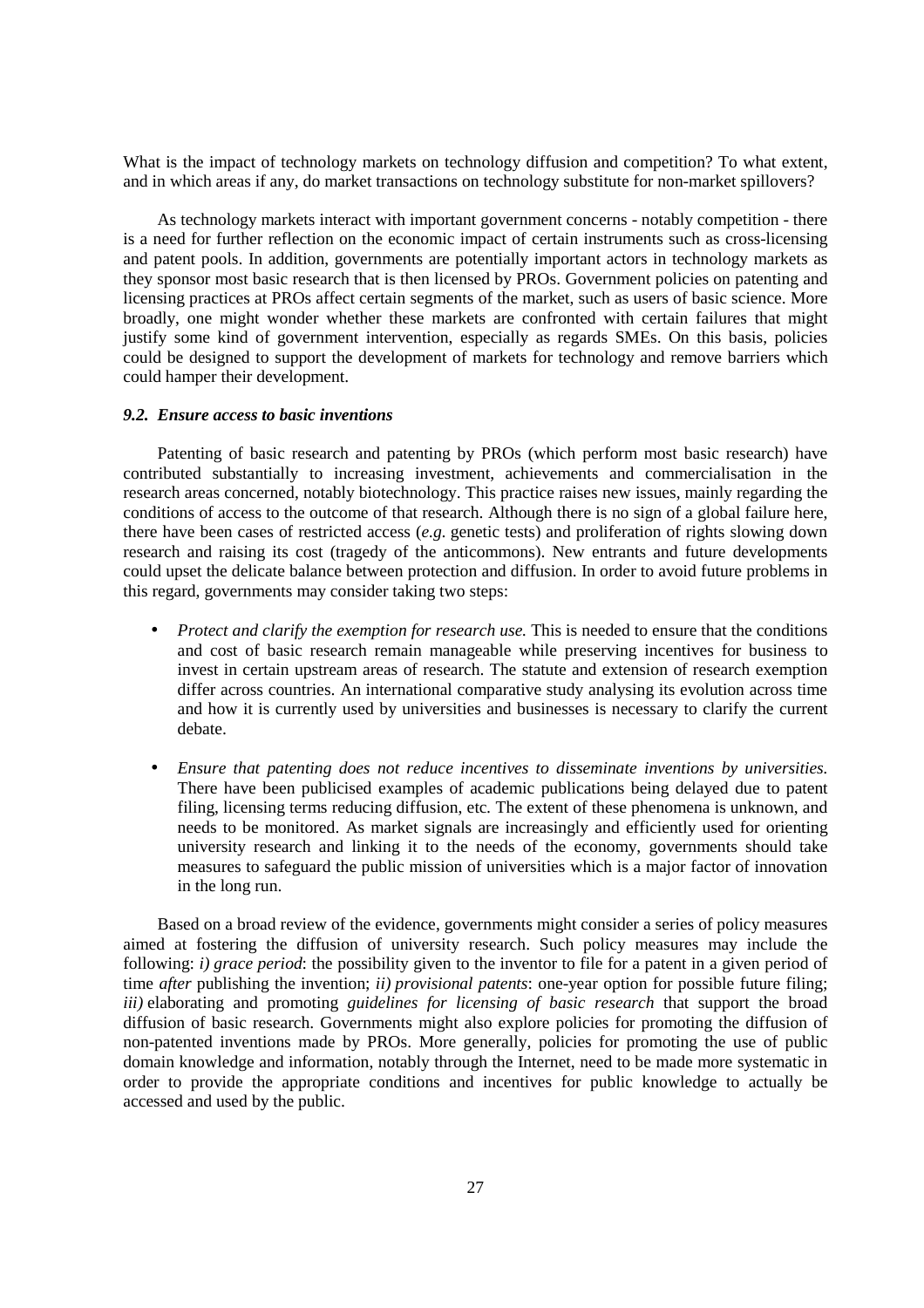## *9.3. Revisiting the working of the patent system*

An initial economic investigation of the working of the patent system reveals limitations in the adequacy of this system for enhancing innovation and diffusion of technology. Historically, the patent system evolved for various purposes, including, but not only, the economic benefit to society. In this respect, it is necessary to review recent problems with a certain sense of urgency, but it might also be useful, in a longer-term perspective, to revisit certain pillars of patent systems as they stand today.

An immediate issue is to assess how *new areas of technology and knowledge* are addressed by the patent system. Software, genetics, and business methods are the most recent, and are soon to be followed by proteins and nanotechnology. New areas are subject to controversy: should they be patent subject matter at all? How to ensure that patent protection in these areas is not mainly an instrument for rent seeking and blocking access? How to equip patent offices with the ability to grant patents of sufficient quality in these new areas (*e.g.* relevant breadth, sufficient inventive step, *etc.*)?

As the patenting tradition evolves based on experience gained in established fields, accommodating new fields is not straightforward. Patent offices faced this problem previously when chemicals and pharmaceuticals became patent subject matter. The issue actually is twofold: *i)* to analyse the economic impact of patent protection in these fields and compare it with alternatives, such as copyright or no specific legal protection at all; and *ii)* to have patent offices rapidly accumulate experience in new fields so as to avoid early-stage mistakes. Databases of prior art should be set up rapidly. In addition, criteria for granting or rejecting applications and for giving patents an appropriate breadth should be clarified as rapidly as possible after patentability of the subject matter has been decided (more rapidly than was the case for biotechnology and software).

A second issue is the *quality of patents*. Low-quality patents are those that protect inventions of limited novelty or that provide overly broad protection. Low quality patents can be costly to society. Their proliferation not only swells the number of patents and patent applications that must be reviewed by potential innovators and patent offices, but also creates uncertainty about the validity and enforcement of patents more generally. The societal benefits of such patents are likely to be low, but they can nevertheless be leveraged by their holders for rent-seeking purposes: they may be used as a threat against other companies, especially small ones, or as part of patent thickets for closing market access to potential competitors. The more important patents become to innovation and economic performance, the more necessary it is to improve the quality of granted patents, and to do so at a reasonable cost. Various means have been already set in place in different jurisdictions and could be considered by others:

- *An opposition system* seems an efficient way of ensuring the quality of patents: once a granted patent is published, third parties can oppose the decision at the patent office, where an internal court examines the case including any new evidence provided in the opposition process. The positive European experience supports this approach, which should be carefully examined by other offices.
- *A centralised court system* is necessary for ensuring higher legal certainty of enforcement and the validity of rights. The United States pioneered this with the creation of the CAFC in 1982, Japan is following step now with an IP high court, and it is key to the success of the future Community patent that Europe does the same.
- *International co-operation for promoting quality at the lowest cost.* Current negotiations at WIPO (Substantive Patent Law Treaty, SPLT) and formal co-operation among the trilateral offices go in this direction. Discussions are being conducted for setting up databases of prior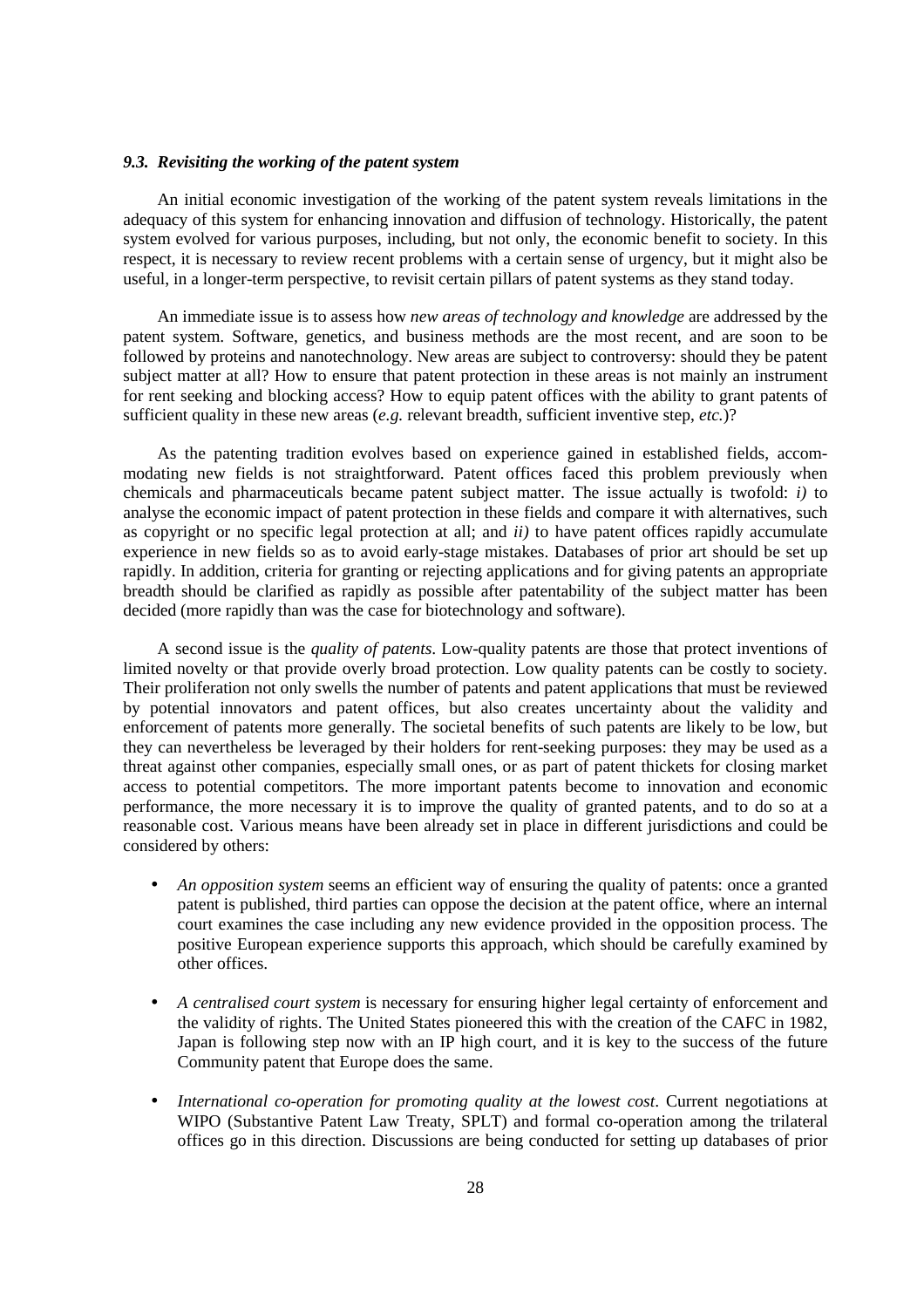art in new fields and mutual recognition of search and examination results. These are steps, in a way, towards the objective of a *global patent system* which would allow inventions to be protected worldwide. The rationale for this evolution is the increasing share of patent applications filed in different national offices at the same time (as part of the globalisation process), which generates duplication of work between national patent offices and increases costs for patentees. Limits to international harmonisation at this stage are fixed by differing patent regimes across countries concerning, among other things, subject matter, inventive step or scope of patents.

• *Encouraging patentees to self-select their applications*: The social cost of filing patents could also be reduced by discouraging both applications for minor or economically unimportant inventions and strategic patenting. Alternative means for that purpose include the following: *i) stricter examination*: low-quality applications would be deterred by a low probability being granted; *ii) reduction of fees once a patent is granted (as opposed to rejected)*: such a discount would encourage self-selection by patentees so that the number of low-quality applications would decrease; *iii) second-tier patent protection*: enhance the use of so-called petty patents or utility models systems as an alternative to standard patents for minor and less novel inventions (such a system has been working for a long time in many countries; it was recently modernised in Australia); and *iv) setting up a credible public domain alternative:* for example, encouraging firms to publicise their inventions on dedicated Internet sites at low cost when the only purpose for patenting is to avoid others patenting first (a practice referred to as defensive patenting).

Taking a longer-term perspective, certain fundamentals of the patent system could be subjected to economic scrutiny with the view to improving the incentives to innovate and diffuse technology. The uniformity of the patent system, understood as equal treatment for all inventions within the subject matter, is a prominent example of a principle which should be reviewed. Given the diversity of inventions across industries and fields of technology in terms of cost, and the existence of other means of protection or market conditions, it is not clear whether the "one size fits all" principle of the current patent system should be maintained. Should patent protection for software and drugs be awarded for the duration, given that technology and economic cycles are widely different in these two areas? What are the alternatives to this uniform approach, and what would be their costs and advantages as compared with the current system? Other directions to be investigated in the long term include the possibility of tailoring the degree of protection to the value of the invention. This is already the case for renewal fees. Considering that patentees have to pay to keep their patents in force, there is an incentive to inventors to stop renewing protection once the value falls below a certain level and let them lapse so that the invention becomes part of the public domain. Such an approach could be consistently extended to other aspects of patents which affect the degree of protection, notably breadth. This is to some extent the purpose of petty patent systems, which provide narrower and less expensive protection than standard patent systems. The current two-tiered system in Europe, with national patents of national validity only, a usually smaller novelty requirement and a lower cost than Europe-wide patents granted by the EPO corresponds in a way to this differentiated approach. Having patentees pay more for broader patents would not be straightforward to implement, but it certainly deserves investigation.

As patents play an essential role in market-centred systems of innovation, economic criteria should be used more systematically to evaluate the ability of patent systems to foster innovation and to encourage technology diffusion. Despite broad changes in patent regimes over the past two decades, no systematic economic evaluation has been carried out with a view to informing policy choices. The patent system will face new challenges in the future with the emergence of new technologies; the increasing importance of service-type innovations; the growing role of markets in the production and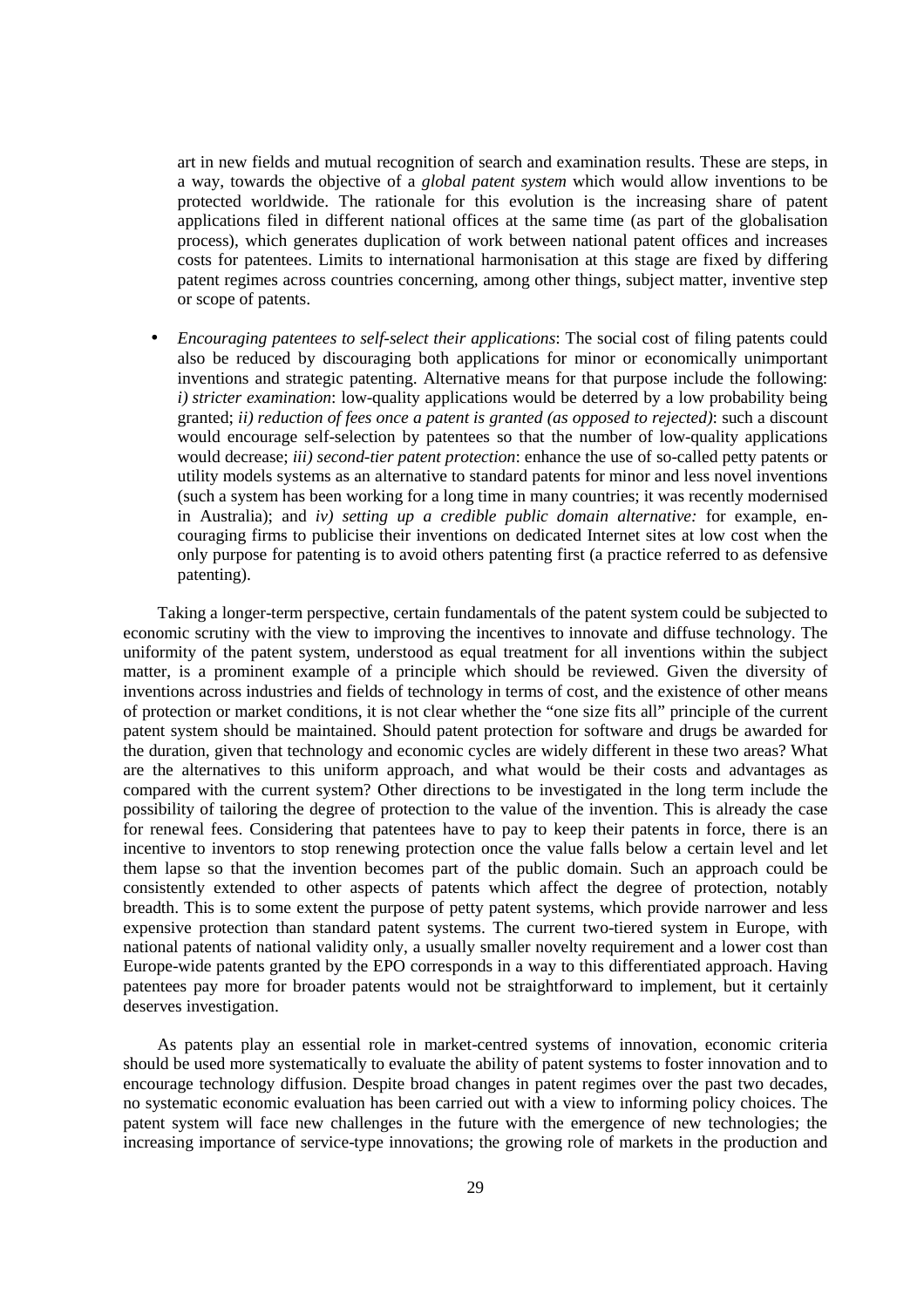diffusion of knowledge; the arrival of new countries on the technological scene; increased globalisation; the convergence of various technology domains (*e.g.* biotechnology and ICT), fostered by the emergence of broad-band communication, which generates overlapping of various types of IPR (database protection, copyright and patents); and the promotion of the public domain in the Internet age. In this context, the importance of patents will not decrease but the conditions under which patent systems fulfil their role, encouraging innovation and diffusion, will evolve. Patent systems will be better prepared to confront these challenges if they have already been subjected to policy-oriented economic analysis.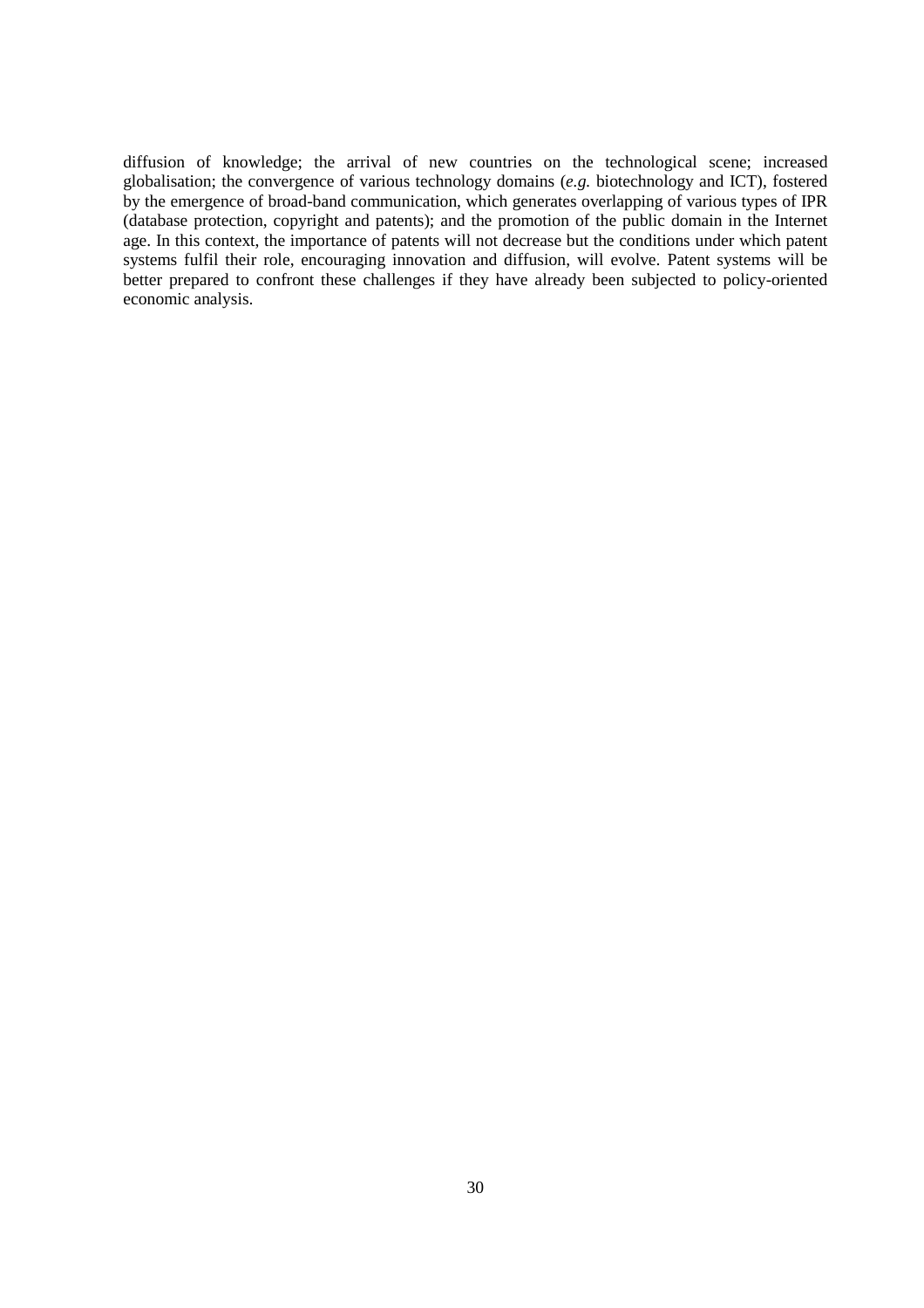## **REFERENCES**

- Arora, A., A. Fosfuri and A. Gambardella (2001), *Markets for Technology: the Economics of Innovation and Corporate Strategy*. MIT Press, Cambridge, Massachusetts.
- Bar-Shalom, A. and R. Cook-Deegan (2002), "Patents and Innovation in Cancer Therapeutics: Lessons from CellPro", *The Milbank Quarterly*, Vol. 80, No. 4.
- Barton, J. (2003), "Patents and the Transfer of Technology to Developing Countries", in *Patents Innovation and Economic Performance*, proceedings of the OECD conference on IPR, Innovation and Economic Performance, 28-29 August 2003 (OECD, forthcoming).
- Bessen, J. and R. Hunt (2003), "An Empirical Look at Software Patents", available at: http://www.researchoninnovation.org/swpat.pdf
- Bessen, J. and E. Maskin (2000), "Sequential Innovation, Patents and Imitation", MIT Department of Economics, Working Paper No. 00-01.
- Cohen, W.M., R.R. Nelson and J.P. Walsh (2000), "Protecting Their Intellectual Assets: Appropriability Conditions and Why US Manufacturing Firms Patent or Not", NBER Working Paper 7552.
- Encaoua, D., D. Guellec and C. Martinez (2003), "The Economics of Patents: From Natural Rights to Policy Instruments", *Cahiers de la MSE,* Collection EUREQua (2003.124).
- Gallini, N. (2002), "The Economics of Patents: Lessons from Recent US Patent Reform", *Journal of Economic Perspectives*, Vol. 16, No. 2, Spring 2002.
- Gans, J., D.H. Hsu and S. Stern (2002), "When Does Start-up Innovation Spur the Gale of Creative Destruction?" *The Rand Journal of Economics*, Vol. 33, No. 4.
- Graham, S. and D. Somaya (2003), "The Use of Patents, Copyrights and Trademarks in Software: Evidence from Litigation", in in *Patents Innovation and Economic Performance*, proceedings of the OECD conference on IPR, Innovation and Economic Performance, 28-29 August 2003 (OECD, forthcoming).
- Hall, B. (2003), "Business Method Patents, Innovation and Policy", NBER Working Paper 9717.
- Hall, B. and R.H. Ziedonis (2001), "The Patent Paradox Revisited: An Empirical Study of Patenting in the US Semiconductor Industry, 1979-1995", *The Rand Journal of Economics*, Vol. 32, No. 1, pp. 101-128.
- Jaffe, A. (2000) "The US Patent System in Transition: Policy Innovation and the Innovation Process", *Research Policy*, 29(4-5), April, pp. 531-557.
- Kortum, S. and J. Lerner (1999), "What Is Behind the Recent Surge in Patenting?" *Research Policy*, 28(1) January, pp. 1-22.
- Kortum, S., J. Eaton and J. Lerner (2003), "International Patenting and the European Patent Office: A Quantitative Assessment", in *Patents Innovation and Economic Performance*, proceedings of the OECD conference on IPR, Innovation and Economic Performance, 28-29 August 2003 (OECD, forthcoming).